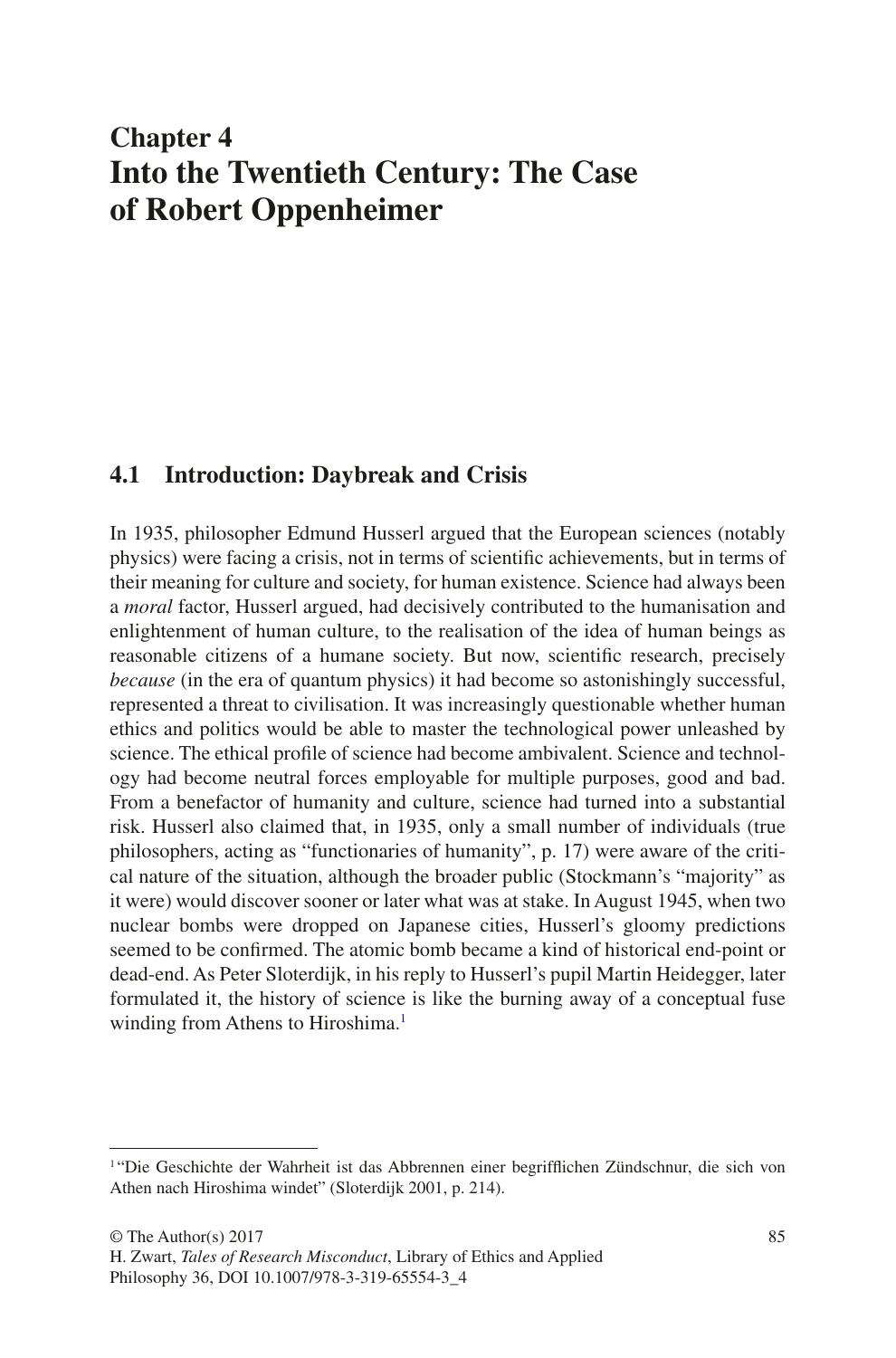Husserl's message can be captured using Lacan's schematic analysis of university discourse:



The upper level refers to the actual achievements of modern science (since the beginning of modernity): the scientific breakthroughs. But Husserl rather focusses on the forces at work beneath the bar. Rather than being neutral, Husserl argues, scientific research had always been driven (albeit tacitly) by a normative ideal  $(S_1$  in the lower-left position). A latent truth, a basic conviction, a moral vocation had always been at work in modern research practices. But now, during the first decades of the twentieth century, physicists  $(S_2$  in the upper-left position, as agents) are confronted with enigmatic entities (elementary particles: *a* in the upper-right position), which not only open-up previously unknown dimensions of reality (the subatomic realm), but also unleash unprecedented forms of power, resulting in an existential crisis, as by-product of university discourse (*\$* in the lower-right position).

The transition leading from quantum physics to nuclear warfare has been amply documented. In this section I will reread this history from a Lacanian perspective, focussing on the case of Robert Oppenheimer, whose life story became the subject matter of a novel (by Haakon Chevalier 1959), a play (by Heinar Kipphardt 1964) and an opera (by John Adams 2005). A strict (technocratic) definition of misconduct focusses on fabrication, falsification and plagiarism of data (FFP), as we have seen, so that questions such as whether it is condonable for scientists to contribute to the development of a genocidal bomb (explicitly developed for massive destruction of urban areas) falls outside the scope of the integrity discourse *sensu stricto*. But the case of Robert Oppenheimer cannot be ignored for various reasons, ranging from questions concerning sensitive data management (the physicist as a "security risk") up to the function of the death drive, of which his atomic bomb seems the very embodiment. But the death drive also functions on the micro-scale, as a suicidal component (a tendency towards intellectual "suicide") discernible in many cases of misconduct, even in the FFP sense of the term. Starting point for the analysis is *The American Prometheus*, the 719-page Oppenheimer biography written by Kai Bird and Martin Sherwin (2005/2006).

## **4.2 American Prometheus: A Science Biography Classic**

Oppenheimer was born in New York in 1904, but studied in Europe, where he became a "second wave" quantum physicist, following in the footsteps of "quantum giants" of the first generation such as Bohr, Heisenberg, Schrödinger, Pauli and Dirac (Bird and Sherwin 2005/2006, p. 78). Eventually, he achieved iconic status as the most famous scientist of his era, due to his leading role in the Manhattan project,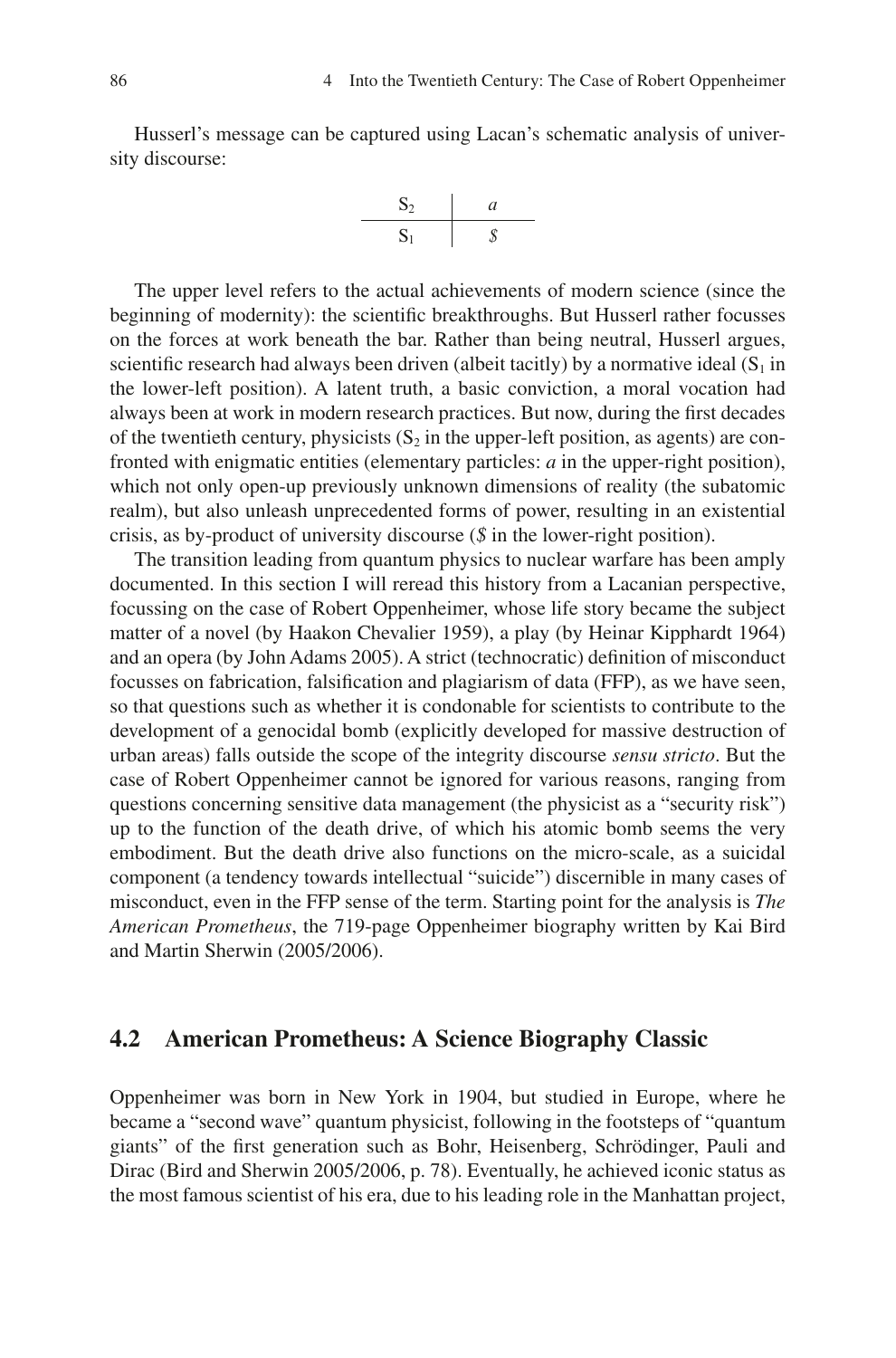which resulted in the production and testing of the first atomic bomb (known among initiates as *the gadget*), in Los Alamos, New Mexico: an event which profoundly transformed global politics. After the War, he became Director of the prestigious *Institute for Advanced Study* at Princeton, but he was formally declared a security risk in 1954, due to his connections with communism and the Communist Party in the 1930s and 1940s. Before his appointment as Director of the Manhattan Project, Oppenheimer had been an active member of numerous Communist front organizations and had been closely associated with Communist Party members, including his wife Kitty and his brother Frank.

Thousands of pages of FBI records concerning the Oppenheimer case were accumulated over decades of surveillance, while the transcripts of his security hearing by the United States Atomic Energy Commission (AEC) in 1954 (resulting in his security clearance being revoked), published as *In the Matter of J. Robert Oppenheimer*, consisted of 3000 typewritten pages, comprising some 750,000 words, 993 densely printed pages (p. 546): a stack of papers 4 ft high (p. 545). Rather than on his role in the actual production of the atomic bomb, however, these inquiries focussed on the question whether Oppenheimer was co-responsible for leaking nuclear information to the Soviet Union. His integrity was questioned and he was accused of "fabrication" (p. 508), albeit not of research data. Rather, these accusations revolved around a "fabricated" story meant to cover up a conversation with Communist Party member Haakon Chevalier about funnelling classified information to the Soviet Consulate in San Francisco in 1943 (p. 509). Chevalier would eventually publish his own version of the Oppenheimer case, in the form of an autobiographical account of their friendship (1965), but also in the form of a romanà-clef (Chevalier 1959): a story about an intelligence officer who, under the cover of an academic position, is actually employed by the U.S. secret service to report on Robert Oppenheimer (who appears in the novel under the pseudonym of Sebastian Bloch).

The question "Who was Robert Oppenheimer" is difficult to answer, as he was generally regarded an "enigma" (Bird and Sherwin 2005/2006, p. 5; cf. Bernstein 2004). Outwardly speaking, Oppenheimer was a chain smoker with a remarkably frail and delicate physical appearance (weighing something like 115 pounds). As a scientist, he was regarded a "verbal" and "imaginative" physicist. He was considered a "weak", "clumsy" or even "inept" experimentalist whose mathematics was regarded as "deficient", but Oppenheimer displayed a rare talent for grasping and combining new and challenging conceptual ideas.<sup>[2](#page-2-0)</sup> As soon as Otto Hahn and Fritz Strassmann had demonstrated that the uranium nucleus could be split for instance (on January 29, 1939), Oppenheimer began to speculate that uranium could be used to make bombs (p. 166). Before long, there appeared a drawing of an atomic bomb

<span id="page-2-0"></span><sup>&</sup>lt;sup>2</sup>Although Oppenheimer is generally regarded as one of the leading theoretical physicists of his generation, and authored and co-authored important papers on issues ranging from the positron up to black holes, he has not been credited with any "discoveries", which is attributed to his "philosophical attitude": his quest for more profound and basic insights than theoretical physics offered (Pais et al. 1969).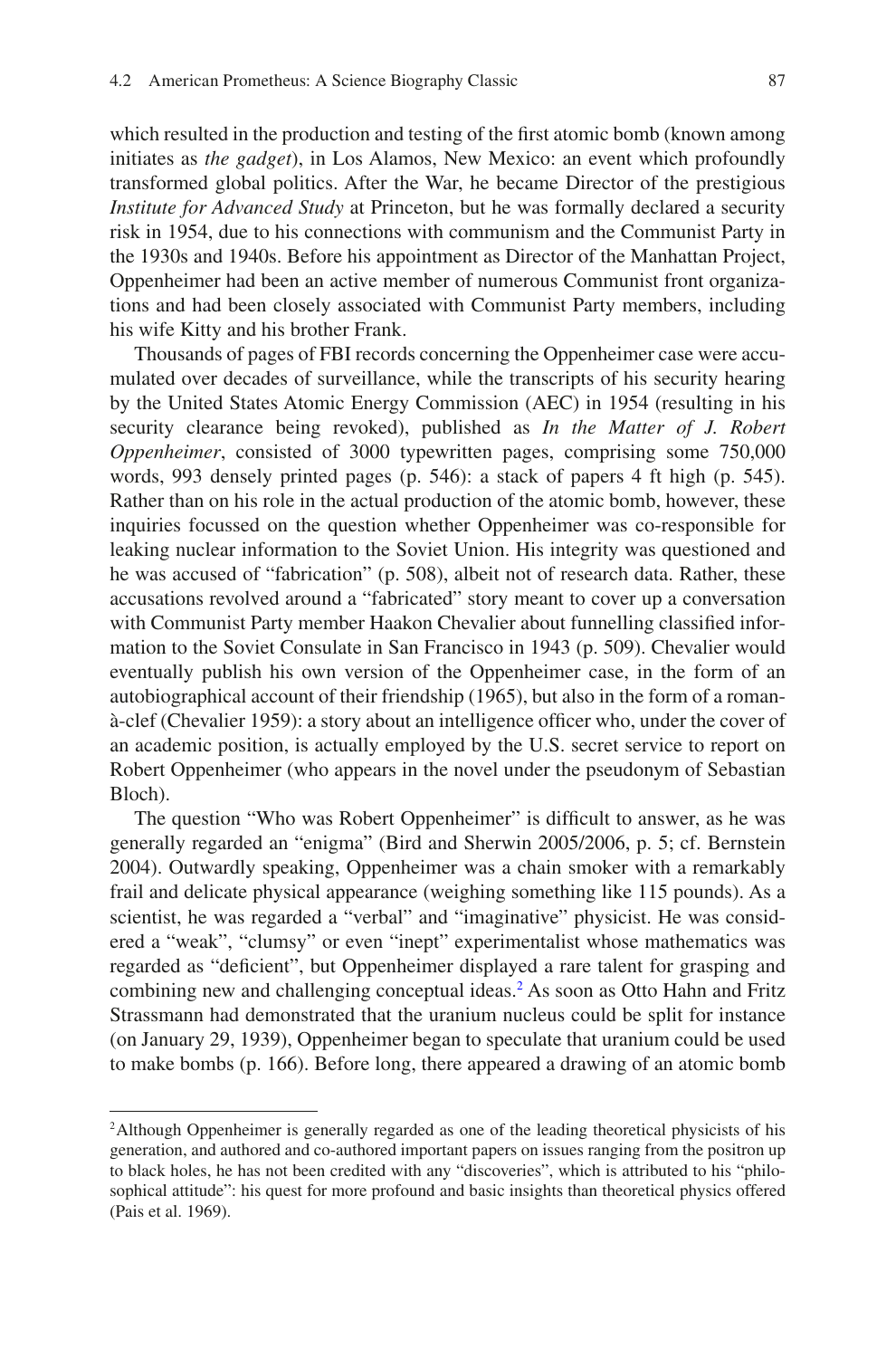on the blackboard in Oppenheimer's office, based on the idea of a nuclear chain reaction (p. 168). But he was also famous for his language gift. Besides his mastery of modern languages such as German, French, Italian and Dutch, he read the Hindu classic Bhagavad-Gita in Sanskrit. He also was an avid reader of poetry (Dante, Donne, Baudelaire and Eliot among others). As Director of the *Institute for Advanced Study*, he invited the poet T.S. Eliot to Princeton in 1948, where, besides writing *The Cocktail Party,* he was supposed to interact with exact scientists such as Gödel, Einstein and Von Neumann.

Last but not least, much like his supervisor Wolfgang Pauli, Oppenheimer was "intensely interested" (p. 126) in psychoanalysis. Pauli even joked that psychoanalysis was Oppenheimer's true "vocation", while physics was merely his "avocation" (p. 78). Already in 1925, after he had left a cyanide-poisoned apple on the desk of a lab colleague while suffering from symptoms such as insomnia, nervous tics, ceaseless smoking and "incessant talking", his mother insisted that he saw a French psychoanalyst in Paris (p. 47). But rather than subjecting himself to analytical sessions, he became "his own psychoanalyst" (p. 48). At Berkeley he studied psychoanalysis intensely, and joined a trans-disciplinary study group led by Siegfried Bernfeld, a disciple of Sigmund Freud who had settled in San Francisco in 1937, where he tried to integrate psychoanalysis with Marxism, meanwhile acting as training analyst of Jean Tatlock, a Jungian communist with whom Oppenheimer had an extramarital affair until she committed suicide.

In 1942, Oppenheimer was appointed by General Leslie Groves to lead the secret weapon laboratory of the Manhattan Project. Oppenheimer's appointment came as a surprise. He had no experience in directing large groups and, as a theoretical physicist, hardly knew anything about equipment, while the Manhattan Project was decidedly a *technological* project. Moreover, many of Oppenheimer's closest associates were or had been Communist Party members in the 1930s or 1940s, including his brother Frank, his wife Kitty, his mistress Jean Tatlock and several of his graduate students at Berkeley. But Groves relied on Oppenheimer, who somehow was able to transform himself "from an awkward scientific prodigy into a sophisticated and charismatic manager" (p. 179). This implied that he had to "conjure up skills he did not yet have, deal with problems he had never imagined, develop habits that were entirely at odds with his previous lifestyle and adjust to modes of behaviour that were alien to his experience" (p. 205). Indeed, Robert Oppenheimer had to remake a significant part of his personality. From a small-scale theorist he "metamorphosed into a charismatic, efficient administrator", running a project the logistics of which were "horrendously complicated" (p. 209). The eccentric theoretical physicist became a highly organised leader (cf. Thorpe and Shapin 2000). In a few months, he apparently corrected his naivety and communicative deficiencies and proved able to direct an industrial-scale enterprise.

In his capacity as research director, Oppenheimer oversaw the production of "the gadget", a metal globe containing uranium and studded with detonator plugs. Oppenheimer personally selected the location where the gadget was to be tested, naming the site Trinity, in reference to the metaphysical poet John Donne, but also to the Hindu deities Brahma (the creator), Vishnu (the preserver) and Shiva (the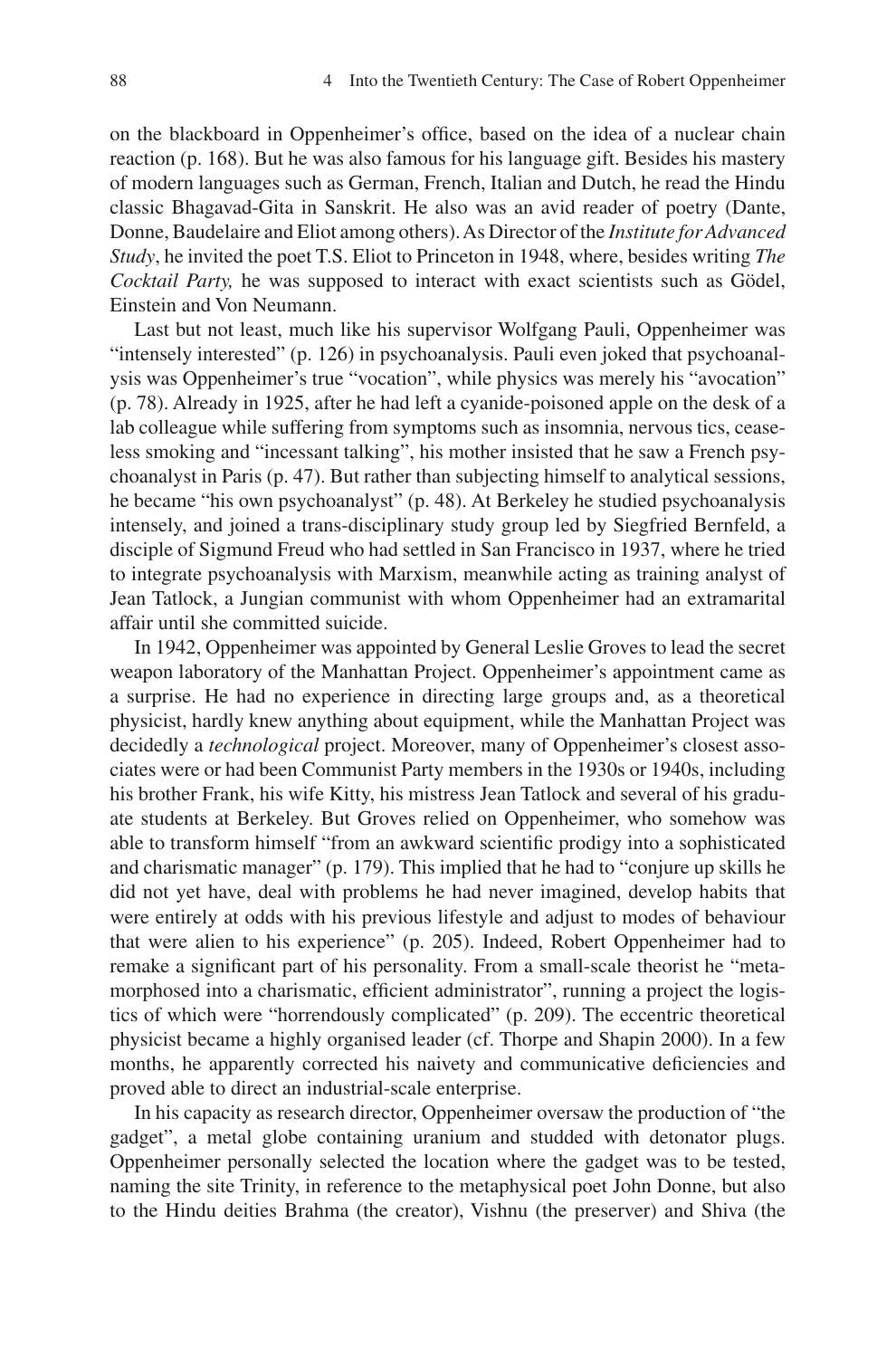destroyer). When (on July 16, 1945, at 5:29 a.m.) the gadget finally exploded, the horizon lit up with a tremendous flash, changing into a big orange ball, while night turned into day. At that moment, Oppenheimer's face allegedly relaxed into an expression of tremendous relief, after which he quoted a famous line from the Bhagavad-Gita: "Now I am become death, the destroyer of worlds" (p. 309).

As a university professor in theoretical physics, Robert Oppenheimer's position initially represented what Lacan refers to as university discourse:



Oppenheimer was a physics researcher who later became a research manager and an atomic expert  $(S_2$  in the upper-left position as agent). At Berkeley, Oppenheimer was not only committed to research, however, but he was also an active participant in communist circles. He shared his fascination for and even involvement in communism with many contemporary scientists active in his field, including Linus Pauling, David Bohm and Maurice Wilkins (Zwart 2015d). As was already explained above, Lacan regarded the Soviet Union as a science-based society, under the sway of university discourse, a society designed and led by political engineers. And the nuclear research facility at Los Alamos (the site of the Manhattan project) was basically a scientific kolkhoz, an exemplification of scientific collectivisation. In the 1930s and 1940s, communism was a political ideology which decidedly appealed to scientists (notably physicists). It was university discourse elevated to the level of world politics.

As a research manager, Oppenheimer  $(S_2)$  focussed his attention on the "gadget": the primordial, prototypical atomic bomb, the Manhattan Project's object *a* (in the upper-right position). But precisely as object *a*, the gadget played an elusive and recalcitrant role. During the construction process, the gadget seemed something tangible and physical, but it remained uncertain whether it would work, whether the contraption they were building really *was* a gadget (i.e. a prototype atomic bomb). It was uncertain what exactly it would do. It remained highly unclear whether the gadget would really unleash a nuclear chain reaction. But as soon as the experiment succeeded, the gadget (as a physical object) was obliterated, not only because, after the explosion, all that remained was an empty, contaminated spot in the desert, but also because, as soon as the gadget exploded, it became a completely different kind of entity, namely a political object, which was therefore immediately taken out of the hands of the physicists. As soon as the gadget actually worked, it was subjected to compartmentalisation. Before the explosion, the gadget had been a scientific entity, a contraption in the hands of the scientists, but after the explosion, it became a weapon of mass destruction, and fell into the hands of the military. In other words, the ontological status of the gadget (questionable from the very start) drastically changed. As soon as the gadget (the object *a*) really proved to be the first atomic bomb, the scientists were barred from access to this bomb; they were left empty handed as it were: they were *expropriated*. Indeed, from now on, the scientific sub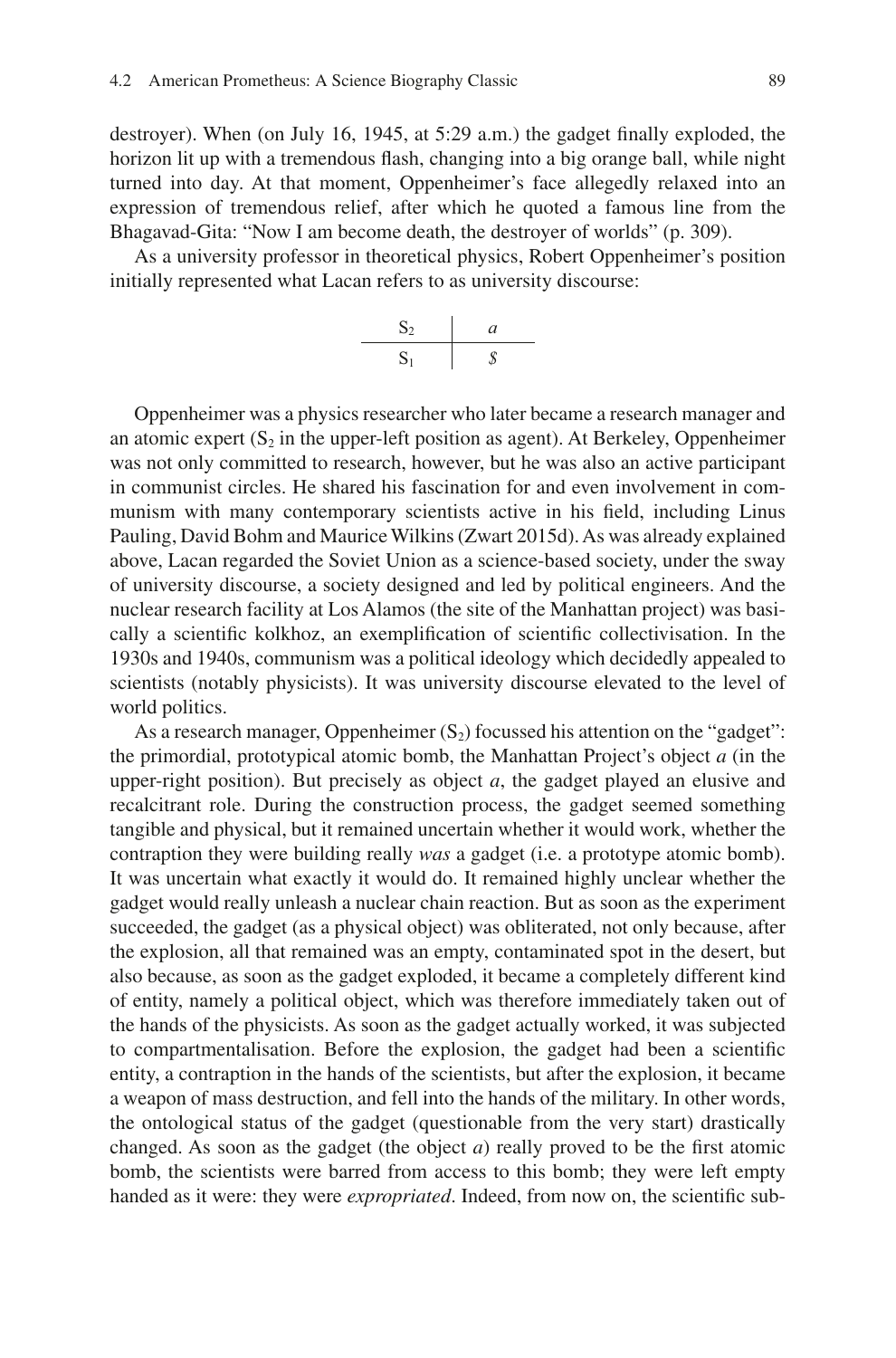ject, the nuclear physics expert, became a security risk, a potential leak of classified information. Scientists who worked for the Manhattan Project had no say whatsoever concerning the actual use of the bomb. Like other citizens, they were informed about the bombing of Hiroshima and Nagasaki via the newspapers, via the mass media (Wilkins 2003). They had no say in the matter at all. After the explosion, after the birth trauma, the birth of the bomb, the umbilical cord which had connected them with the bomb was immediately severed.

The gadget, the object *a*, proved a toxic entity moreover, disrupting the scientific subject, putting many of the scientists involved out of balance in various ways. Some physicist involved in the Manhattan project (Klaus Fuchs for instance) saw the gadget as a threat to world peace and decided to become spies, even if this meant deflecting to the Soviet Union, while others (Maurice Wilkins, for instance) left the field of physics research, in order to migrate into other emerging research arenas, such as the molecular life sciences (deflecting from the science of death towards the science of life, as Wilkins himself formulated it). And even Wilkins (who later contributed to the discovery of the structure of DNA in 1953) was suspected of espionage (Zwart 2015d). Thus, while Oppenheimer and Groves had been working closely together to make the Manhattan Project a success, after the explosion a rupture between science and politics was enforced. The military use of the bomb would be controlled "exclusively by the White House, with no input from the scientists who over the past two years had been building the bomb" (p. 293). After Trinity, "the gadget had become a weapon, and weapons were controlled by the military" (p. 313). Scientists had "no proprietary rights" (p. 300) over the bomb and were sent back to their universities and laboratories (p. 294).

This eventually even applied to Oppenheimer himself. His frantic post-war efforts to influence global nuclear policy dramatically failed. After the revoking of his security clearance, President Eisenhower himself decided that "a complete bar" was to be erected "between this individual [Oppenheimer] and any information of a sensitive or classified character" (p. 480). He issued a formal note ordering to place "a blank wall" between Oppenheimer and classified material (p. 480). Thus the "object *a*" of nuclear physics experienced what in metaphysics is known as *transubstantiation* (Aquinas 1922, Pars III, Q. 75, Art. 4): whereas in material terms the entity (the atomic bomb) may appear to be the same, its ontological status, it noumenal essence has dramatically changed. A research project produced a gadget which, via self-obliteration, transubstantiated into a bomb, or rather: into *the* bomb, so that the object *a* (the object of the will to know) became the A-bomb, as exemplified by the following two pictures: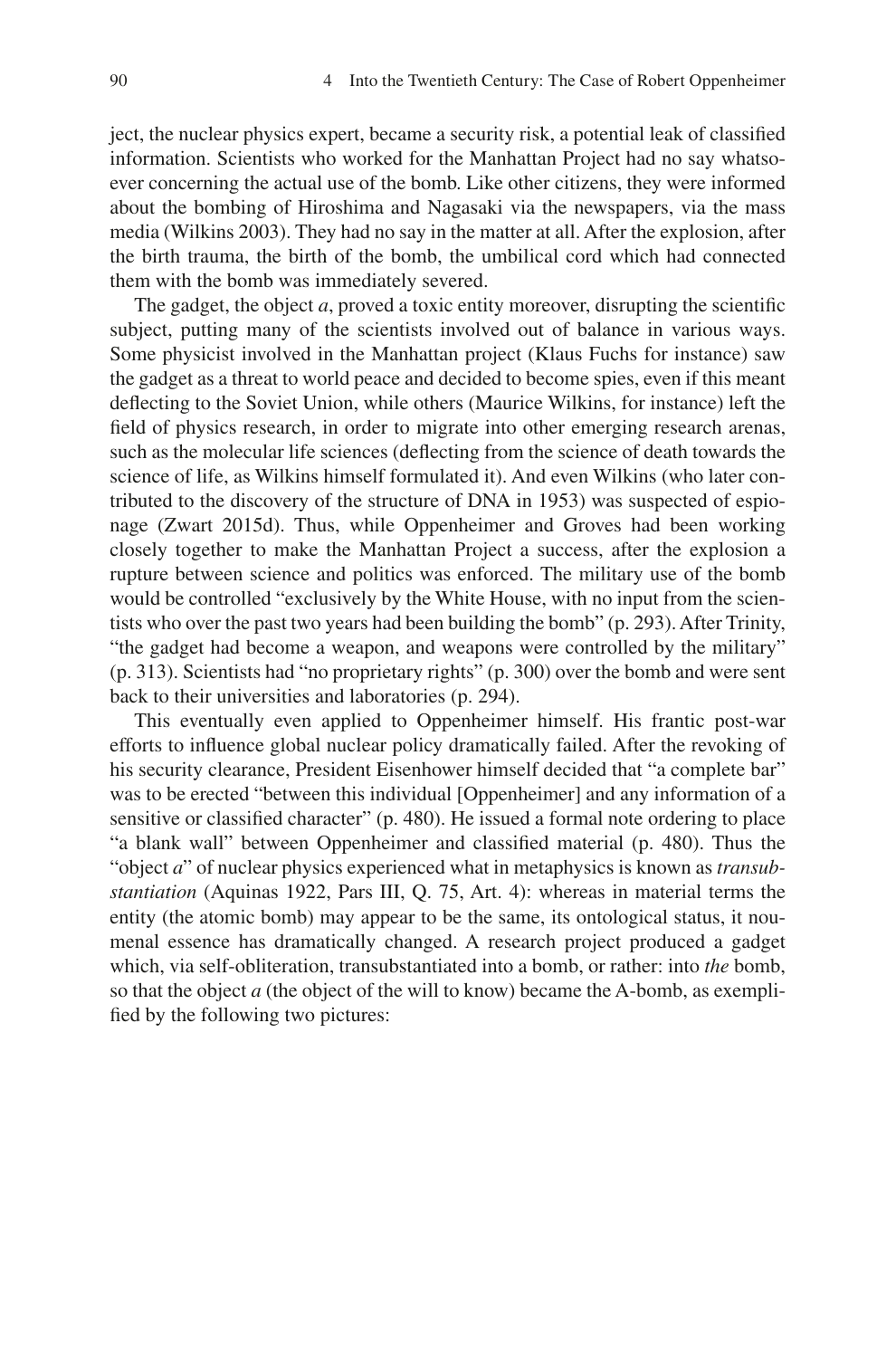

In the picture on the left, the gadget is physically present, but as an intriguing research object. The picture on the right shows Oppenheimer and Groves right after the explosion. The gadget is now absent, has obliterated itself, and yet, it is only now that it has come into existence, that it is *more existent* than ever. Through its sudden physical disappearance, its dissolution, it has become the most terrible weapon of destruction ever built: an "awful thing" (p. 301), a symbolic entity which transformed the United States into the world's first nuclear power. "We have made a thing", Oppenheimer told the American Philosophical Society, "an evil thing" that has "altered abruptly and profoundly the nature of the world" (p. 323).

But the explosion not only resulted in transubstantiation at the object-pole, it also dramatically affected the subject-pole. Many physicists working on the project were troubled by ethical qualms about their genocidal bomb. Ethical deliberations emerged as a by-product of the project (*\$* in the lower-right position). At a certain point for instance, a meeting was organised in Los Alamos to discuss "the impact of the gadget on civilisation". Unsettling doubts concerning the moral legitimacy of the whole endeavour (*\$* in the lower-right position) aggravated after Germany surrendered. And after the War, the bomb provoked an exodus of physicists into other fields such as biology, resulting in the birth of the molecular life sciences, as a transdisciplinary research field, paving the way for the human genome project (funded by the U.S. Department of Energy because of this organisation's interest in the genetic damage inflicted by nuclear warfare).

This dynamics can be elucidated with the help of Lacan's quadruped. Initially, Oppenheimer is a scientist  $(S_2)$  working on a project which revolves around a particular object: the gadget (*a*), and its core component: the Uranium isotope 235 (Uranium-235), an unstable, "fissile" isotope, usable for igniting an unsettling scenario: a nuclear chain reaction (*a* in the upper-right position). It is not at all a "normal", domesticated object, but rather an entity which destabilises and dramatically affects its environment, not only on the macro-level (in terms of the organisations and institutions involved in the research, for the Manhattan Project gave rise to big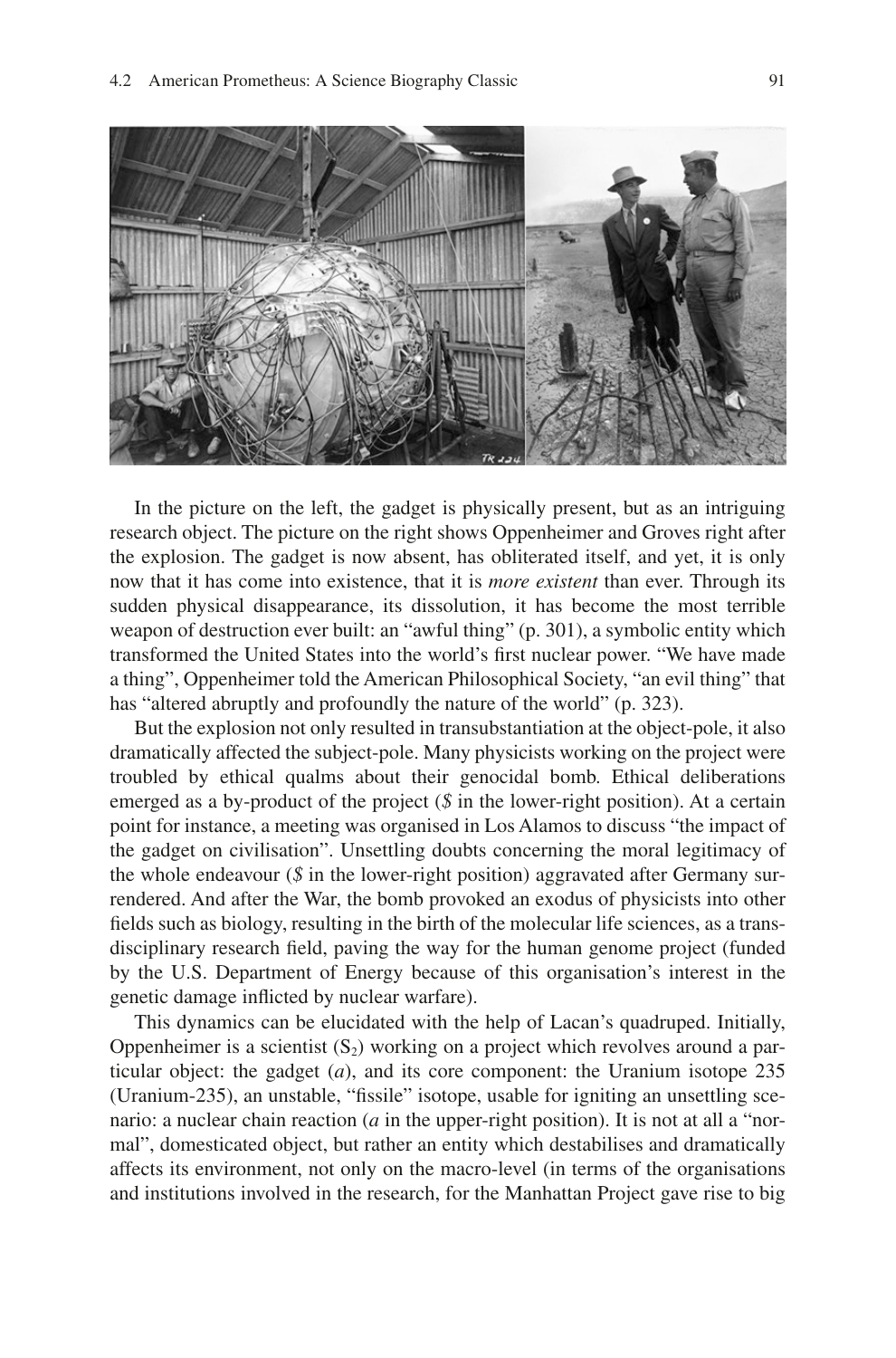science and the militarisation of research), but also on the micro-level (the ethical qualms of the individual scientists who managed to bring this entity into existence). After the explosion the doubts and concerns of individuals (as divided subjects) aggravated, transforming them into security risks. Leaking classified information became a singular form of "misconduct", closely connected with the bomb project. Whereas normal science depends on the free exchange of information, certain forms of information were suddenly labelled as highly confidential. In a dramatically changed political landscape, the physicists experienced a split (*Spaltung*) between their scientific vocation and their political obligations. In other words, the splitting of the atom (*a*) corresponded with a splitting of the scientific subject  $(S_2 \rightarrow S)$ . Oppenheimer was not a purely detached, objective, impassive, replaceable, etc. researcher, but rather fuelled by a basic *truth*, which surfaced on July 16, 1945, when, by citing his Hindu quote, he articulated, in a very condensed way, his spiritual understanding of the eternal cycle of creation, preservation and destruction  $(S_1)$ in the lower-left position).

The subsequent *appropriation* of the atomic bomb by the State (depriving the collectivised scientific workers, who had been put to work at the Los Alamos kolkhoz, of their surplus value, their object *a*) resulted, in Lacanian terms, in a temporary resurgence of the discourse of the Master. By taking possession of the bomb, in order to ascertain a position of nuclear monopoly, the U.S. President basically claimed "World order,  $c'est \, moi$ " ( $S_1$  now in the upper-left position as agent). The world from now on revolved around the bomb and the position of the U.S. President was from now on defined by and closely associated with the bomb. During the Truman Administration, sensitivity to ethical qualms concerning the legitimacy of the development and use of genocidal weapons (*\$*) was pushed beneath the bar (*\$* now in the lower-left position), as the U.S. presidency aimed to use its nuclear monopoly to establish global political supremacy, a position of power relying on the bomb, pushing scientists back into the position of scientific workers: recipients of instructions from those in power  $(S_2$  in the upper-right position), in accordance with the dynamics of the Master's discourse:

$$
\begin{array}{c|c}\nS_1 & S_2 \\
\hline\n\text{S} & a\n\end{array}
$$

This resulted in what Karl Marx (1867/1979) referred to as expropriation or estrangement. The physicists were confronted with the product of their own labour (the bombs dropped on Hiroshima and Nagasaki: *a* in the lower-right position) indirectly, via the newspapers, while politicians consolidated their power position by expropriating this product of research (this by-product of the quantum physics revolution). The physicists lost control over their gadget. The object of their *cupido sciendi* was appropriated by the State and transubstantiated into a political entity: the most decisive by-product of the war effort (*a* in the lower-right position), destined to transform the global political landscape, the global symbolical order. From now on, "scientists could serve the state only as experts on narrow scientific issues" (p. 549).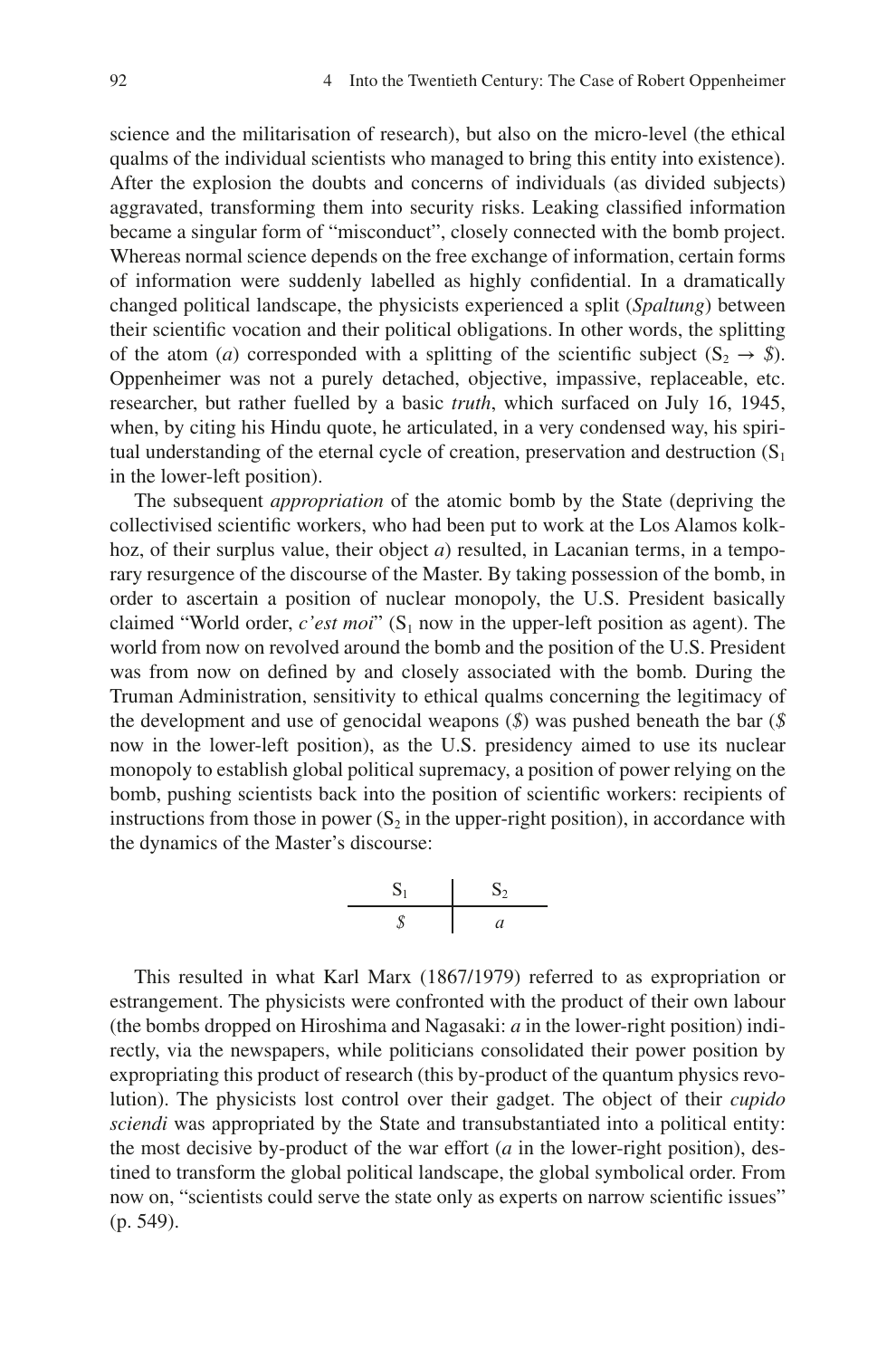The discursive landscape took a quarter-turn to the right, temporarily restoring a form of Master's discourse, of absolutism, providing the U.S. with absolute power, albeit temporarily, for this political coup d'état soon proved anachronistic and unstable. For de facto the new power regime continued to rely quite heavily on scientific and administrative expertise, so that the power of expert knowledge continued to hold sway. As soon as the object *a* proliferated to other states, notably the Soviet Union (as the very embodiment of social engineering and university discourse), absolutism (the Master's discourse) dissipated once again, and power fell into the hands of a new type of experts  $(S_2 \text{ again in the position of agent})$ , namely professional administrators and nuclear diplomacy experts, of the Henri Kissinger type: a nuclear strategist informed by game theory and behavioural research (p. 559) who, in the 1950s, served as consultant for the *Psychological Strategy Board*, set up in support of the transition from traditional warfare to what came to be known as "psychological warfare" (Osgood 2002).

Oppenheimer's own strategy during the aftermath of World War II was basically a frantic effort to maintain his position of influence (as a physicist) within this changing global landscape. Physicists, he argued, should have a say in the transnational management of the bomb. An international atomic authority was to be established, placing the bomb under international control, so that all countries, including the Unites States, should voluntarily agree to a "partial renunciation of sovereignty" (Bird and Sherwin 2005/2006, p. 342). To this global supra-national authority (an exemplification of politics under the sway of university discourse, steered by scientists), countries should relegate ownership of uranium mines, atomic power plants and nuclear physics laboratories. But this vision, this strategy, this fantasy perhaps, dramatically faltered. Instead, the political reliability of physicists, including Oppenheimer himself, was increasingly seen as questionable. Soon, the role of nuclear physics experts was taken over by arms race experts and professional administrators of the atomic era (now representing  $S_2$  in the upper-left position). Rather than playing the role of absolute monarch, the American President and other world leaders again came to rely on export knowledge (in accordance with the logic of university discourse), represented by political scientists (such as Kissinger) rather than physicists, who were again regarded as mere *human resources*, as the brain power of high capitalism.

This reign of university discourse (with experts like Kissinger replacing intellectuals like Oppenheimer) would soon be confronted with another quarter-turn to the right, however, giving rise to the discourse of the hysteric, placing *\$* in the upper-left position of the agent, challenging and questioning the position of those who were placed in responsible positions  $(S_1$  in the upper-right position). The discourse of the hysteric was represented by the anti-war and disarmament movement of the 1960s and 1970s:

$$
\begin{array}{c|c}\n\mathcal{S} & S_1 \\
\hline\na & S_2\n\end{array}
$$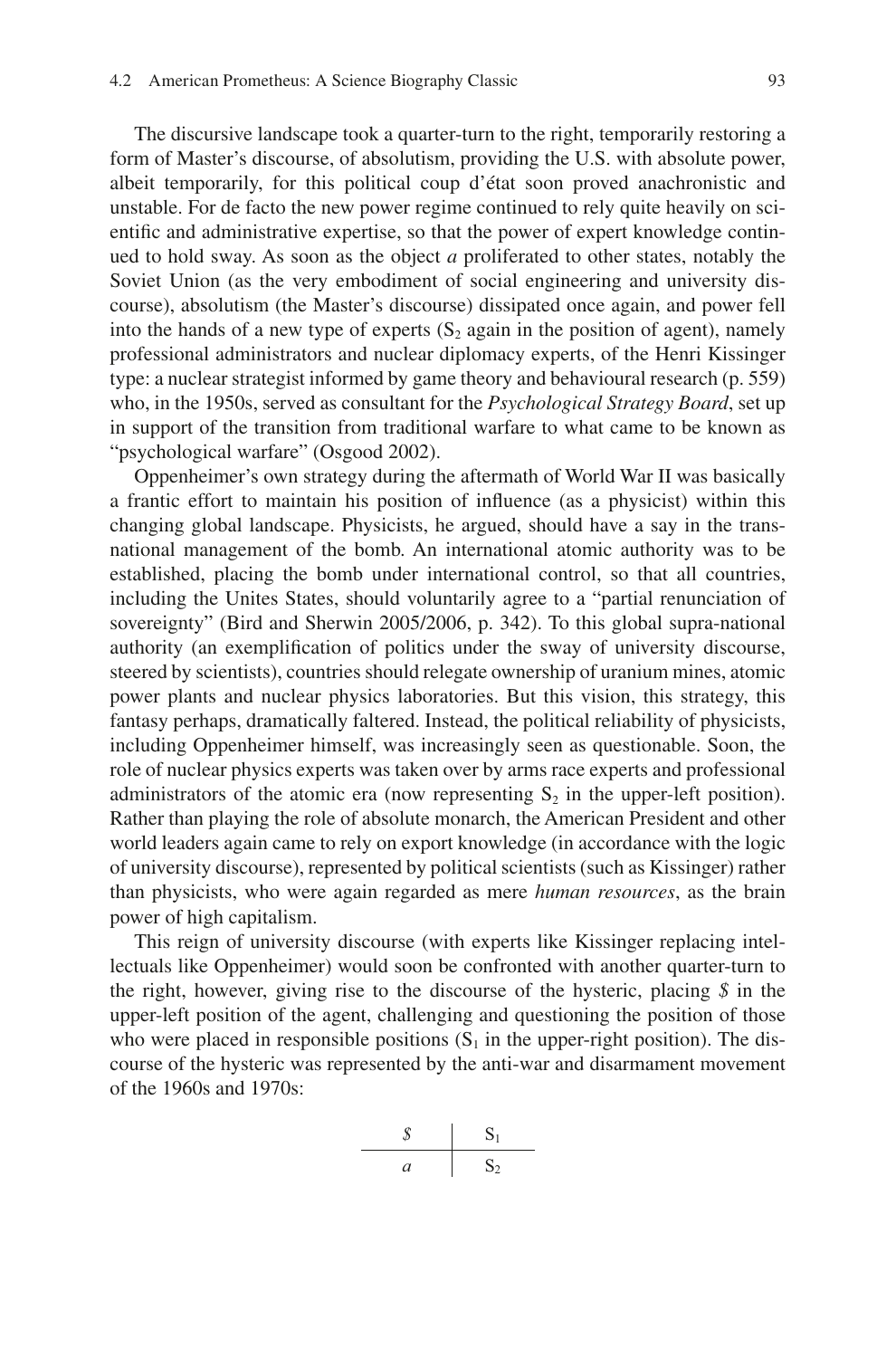But this constellation (this collision between university discourse and the discourse of the hysteric, between  $S_2$  and  $\hat{\beta}$  as agent) eventually reinforced the position of the nuclear technocrat, the policy expert (in accordance with the logic of university discourse). Protests against the bomb produced a new type of expertise, specialised in the development and governance of more "humane" and sophisticated forms of nuclear warfare  $(S_2$  in the lower-right position, as by-product of anti-nuclear protest).[3](#page-9-0) Meanwhile, Oppenheimer himself, so politically engaged in the 1930s and 1940s, was "oddly disconnected from the political turmoil (the cold war and antiwar 'hysterics') of the 1960s" (p. 578). At the beginning of the decade, as many Americans dug atomic bomb shelters in their backyards, Oppenheimer "never spoke out against such hysteria… Similarly, as the Vietnam War escalated in 1965–66, he had nothing to say in public" (p. 578).

From the perspective of the discourse of the hysteric, Oppenheimer's position of silence and withdrawal may seem awkward and disappointing, but his position as a withdrawn sage during the final years of his life becomes understandable if we revert to the discourse of the analyst (quarter turn to the right):



During the final years of his life, Oppenheimer was primarily engaged in selfreflection, a process of analysis and catharsis revolving around the gadget, the object *a*, as the thing which set his life in motion, which had addressed him, which had both stabilised him (helping him to overcome the neurotic, solipsistic egocentricity of his youth, transforming him into a charismatic leader) and destabilised him (leading to his fall from grace in 1954). The gadget allowed him to develop an identity, to make a name for himself, the object *a* defined his life, but it also ruined him in the end. On the macro-level the gadget transformed (destabilised and subsequently stabilised) world politics. From the perspective of the analyst, the gadget, the "object *a*" is the agent, determining history, making and breaking scientific careers (*a* in the upper-left position as agent), with physicists as the ones who were the first in line to be addressed by this gadget: *\$* in the upper-right position. During the final stage of his life, Oppenheimer hardly functioned as a physicist, in the scientific sense of the term, his expertise was suspended  $(S_2$  now pushed into the lower-left position). One could argue that, rather than a scientist, he became a kind of sage: silent, withdrawn and enigmatic, a "modern seer, a thoughtful, enigmatic philosopher of the role of science in the modern world" (p. 560). In other words:  $S_1$  in the lower-right position (wisdom as ultimate by-product of biographical drama). In the next sections, I will

<span id="page-9-0"></span><sup>&</sup>lt;sup>3</sup>This development is comparable to how the boom of hysterical discourse in academic quarters in the late 1960s and 1970s (May '68 and so on) gave rise (paradoxically perhaps) to the current regime of technocrats and managers, of performance indicators and performativity scores that currently dominate most Western universities  $(S_2$  as a by-product of 'hysterical' protest). As Lacan (1969–1970/1991) predicted, the discourse of the hysteric emphatically addresses the Master (as recipient of the message,  $S_1$  in the upper-right position) but inevitably reinforces the power of the technocrats (as by-product,  $S_2$  in the lower-right position).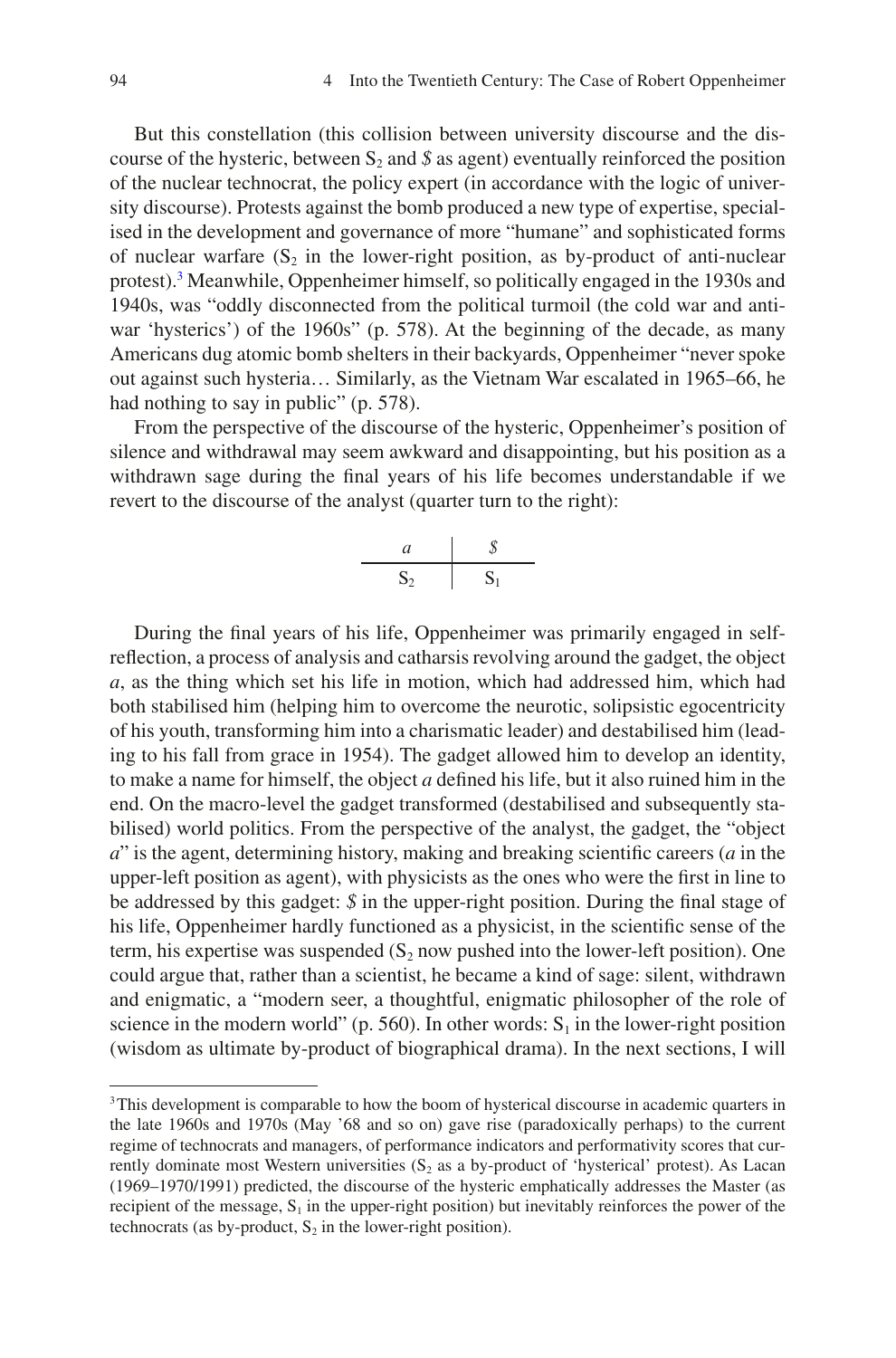explore these discursive turns in more detail, analysing this case history from an oblique perspective, focussing on *The Man who would be God*, a science novel about Oppenheimer written by Haakon Chevalier (1959).

#### **4.3 Oppenheimer in Fiction:** *The Man Who Would Be God*

The case of Robert Oppenheimer is a prominent case study for science ethics, but also a source of inspiration for genres of the imagination. I already mentioned the German playwright Heinar Kipphardt who devoted a play to Oppenheimer, written in the vein of Bertolt Brecht's *Leben des Galilei* and focussing on the hearings to which Oppenheimer was subjected in 1954. In fact, the title (*In der Sache J. Robert Oppenheimer*) is the literal translation of the published version of the transcript of the procedures. More recently, in 2005, American composer John Adams devoted a remarkable Opera to the case, entitled *Doctor Atomic*.

The following sections focus on a novel devoted to the Oppenheimer case, written by Haakon Chevalier who, besides being a translator and assistant professor of French Literature at Berkeley, was also a member of the Communist Party and a close friend of the Oppenheimers during their Berkeley episode. The novel (written in San Francisco in 1948 and finished in Paris in 1958) is actually a roman à clef. Oppenheimer, the key protagonist, is easily recognisable under the pseudonym Sebastian Bloch, and his wife Kitty (Tanya Bloch) is portrayed quite recognisably as well. Although Chevalier served as a translator during the Nuremberg trials and translated various books, notably by surrealist writers such as Louis Aragon and Salvador Dali, he is most famous for his role in the so-called Chevalier Incident that dominated the Oppenheimer hearings. In February 1943, the two friends had a brief conversation in Oppenheimer's kitchen (where Robert was preparing martinis) concerning a proposal from George Eltenton, a communist scientist educated at Cambridge and employed by the Shell Oil Company (Bird and Sherwin 2005/2006, p. 195). Exactly what was said became the subject of much controversy during the 1954 hearings, but according to Chevalier, Eltenton had solicited him to ask his friend Oppenheimer to pass on information about the Manhattan Project to a diplomat in the Soviet consulate in San Francisco, who would probably want to funnel the information to the Soviet Union. Oppenheimer rejected the overture, but later became entangled in contradictory accounts of what had actually been said. Oppenheimer apparently declined to have anything to do with the proposal and Chevalier later insisted that he was only alerting his friend to it, rather than acting as a conduit. Although Oppenheimer was director at Los Alamos at that time, he never reported the event (which he should have done), and during the hearings Oppenheimer's integrity was therefore questioned. Notably, Oppenheimer was forced to confess to having produced multiple inconsistent versions of the event. As the Chevalier novel phrases it, he was accused of "fabrication" (1957, p. 508). In the novel version, the Chevalier incident is set in Bloch's garden (instead of the kitchen), involving German physicists rather than Soviet agents, but the incident plays a similar role in the novel as in real life.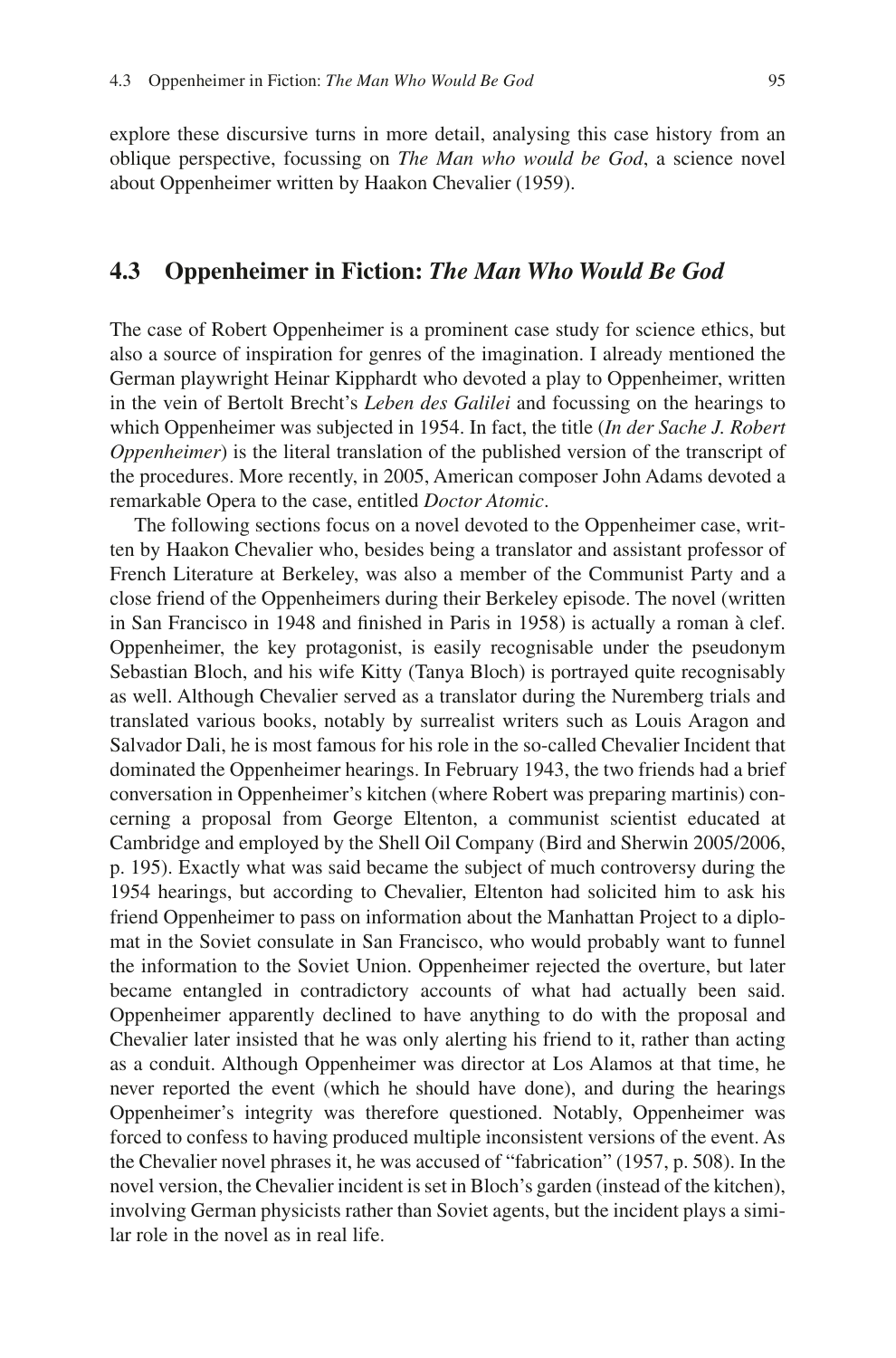The main protagonist of the novel, however, is Mark Ampter, who actually resembles Haakon Chevalier in various respects. Ampter works at Berkeley University, becomes an active member of a Marxist unit (of which Sebastian is the most inspirational member), joins the Berkeley branch of the teachers' union (a communist front organisation) and becomes involved in various other leftist causes, − all this closely corresponds with Chevalier's own biography. Moreover, Mark Ampter and his wife Eve (Barbara Chevalier) become close friends of the Bloch couple. And finally, in Chevalier's novel, there is a crucial scene about miscommunication: the garden scene, the turning point in the novel, uncannily reminiscent of the Chevalier Incident. When Mark seems finally able to pass a secret message (allegedly coming from German scientists) which he was requested to communicate to Bloch, the latter suggests to step out into the garden, away from hidden microphones (knowing that otherwise the conversation would be taped). Oppenheimer (Bloch) was fully aware of being under more or less constant observation. Virtually everything he said was being monitored. Unfortunately, their conversation (meant to straighten things out) was interrupted (in real life Kitty was impatiently waiting for the arrival of the martinis, and in the novel Tanya urged Sebastian to come and entertain his guests), never to be taken up again.

Another remarkable similarity between Mark Ampter and Haakon Chevalier is that for both, the university job was basically a cover. Chevalier used it for his communist activism, Ampter for reporting on Bloch, which also highlights the most remarkable difference between both men. For instead of being a communist, Mark Ampter is actually working as a secret agent. His assignment is to infiltrate the radical left-wing milieu of scientists at Berkeley in order to observe "the mechanism of subversion, disruption and sabotage" from the inside (p. 88). His first and foremost objective, however, is to report on Sebastian Bloch. Berkeley campus is basically a breeding ground for subversive activities (both according to the Communist Party and according to the Secret Service) and Bloch is regarded as one of the key actors hunting for converts, thus spreading the infection. His influence is "poison", as Gospodin Gregg (Ampter's chief) phrases it (p. 165). In the context of his assignment, Mark Ampter produces an enormous pile of reports concerning Bloch and his entourage (comparable to the 3000 typewritten pages produced by the FBI used as evidence during the Oppenheimer hearings). In other words, Chevalier and Ampter represent opposite extremes of the political spectrum: Chevalier as a member of the Communist Party (receiving instructions from Moscow), Ampter as an employee of the (anti-communist) secret service (operating from Washington). Chevalier himself figured high on the watch-list of secret intelligence agencies as a possible Soviet spy. But although being political opposites, the Communist party and the secret service are both organisations that are shrouded in secrecy and actually mirror one another. Communists are monitored and at times harassed, not only by the secret service, but also by their own organisation. In the novel, both organisations devote much of their time and resources to enrolling (and monitoring) new recruits, infiltrating various movements to achieve this. Both the secret service and the communist party are organisations of the Big Brother-type: taking over people's lives while collecting potentially damaging information about individual members for possible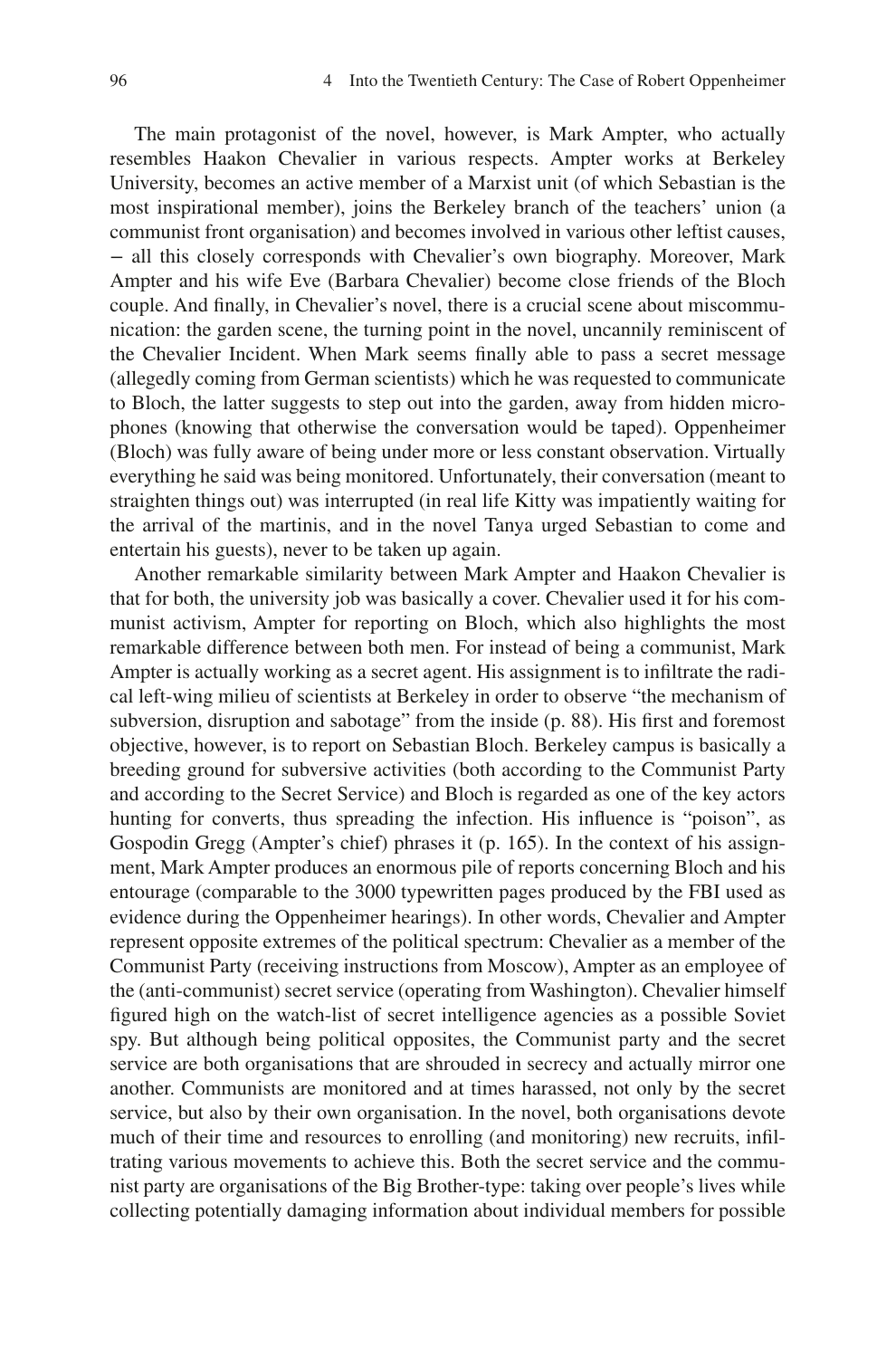future use. Moreover, recruitment (either into the Communist Party or into the Secret Service) results in "compartmentalisation" (p. 208), in a split existence, a double life. The official profession of the person involved becomes a cover-up for carrying out secret assignments, about which only inner circle party members and/ or the secret service are informed. Chevalier's novel describes how three organisations, namely the university, the Communist Party and the Secret Service, become intimately entangled with one another.

But things become even more complicated when Mark Ampter not only feels quite at home in "enemy territory", but increasingly starts to fall under the influence of Bloch. He is "overwhelmed by Bloch's personality", by his charisma, his "towering intellect" (p. 67). It is as if the latter is "casting a curious spell over him" (p. 57), as if Mark has lived all his life in a kind of vacuum and now suddenly discovers "reality" (p. 59). He strongly "identifies" with Bloch (p. 59), even "imitates his mannerisms" (p. 95). For him, Bloch embodies an ideal. He is the type of person who fulfils the requirements of leadership spelled out by Freud in his psychology of the masses (1921/1940): endowed with sufficient charisma and prestige so that junior group members can identify themselves with him (up to the point of copying phrases and mimicking gestures). Ampter decides to try to leave the secret service and to join the leftist movement, in other words he opts for apostasy, going native, moving over to the enemy camp to become "a free citizen" once more, with a "respectable profession" (p. 189). But he soon realises that cleansing himself of his past is not as easy as it seems. Although in retrospect he regards the entire investigation of Bloch a mistake, his work for the secret service cannot be "blotted out" (p. 318), not even by joining the army, where he becoming seriously injured in battle. Even worse, his superior (Gregg, nicknamed the Chief) refuses to regard the detailed reports on Bloch which he produced (the "mass of derogatory information against Bloch", p. 441) as "fabrications" (p. 195). The damaging information he had been collecting on his new friends and colleagues already found its way into the files, *their* files (p. 183).<sup>4</sup> His integrity cannot be restored, so that Mark will remain *marked* (as an informant) for life.

The novel revolves around the bomb, referred to as the *Thing*, the *gadget*, the *Bolt*, the *contraption*, etc. It is described almost as a living organism, an "embryo" at first (p. 217). In the course of its growth process, it changes the power field dramatically. At first there is only an abstract concept, without a body, without reality: calculations on a blackboard. Step by step, however, the "Thing" becomes increasingly real. Bloch's appointment as director of the research facilities at Los Alamos (surnamed Valhalla in the novel) forces him to break all ties with his leftwing past. His involvement with the Thing forces him to transform his very identity. In order to secure access to the Thing, to the bomb project, he must obtain security clearance, and initially this seems utterly impossible. This obstacle (his left-wing sympathies), which threatens to bar his access to the bomb, becomes a basic motif

<span id="page-12-0"></span><sup>4</sup> "That wouldn't simply vanish as a result of the fact that he was quitting the security service. It was still in the record, filed away safely in the office for future reference, ready to do its damage" (p 183).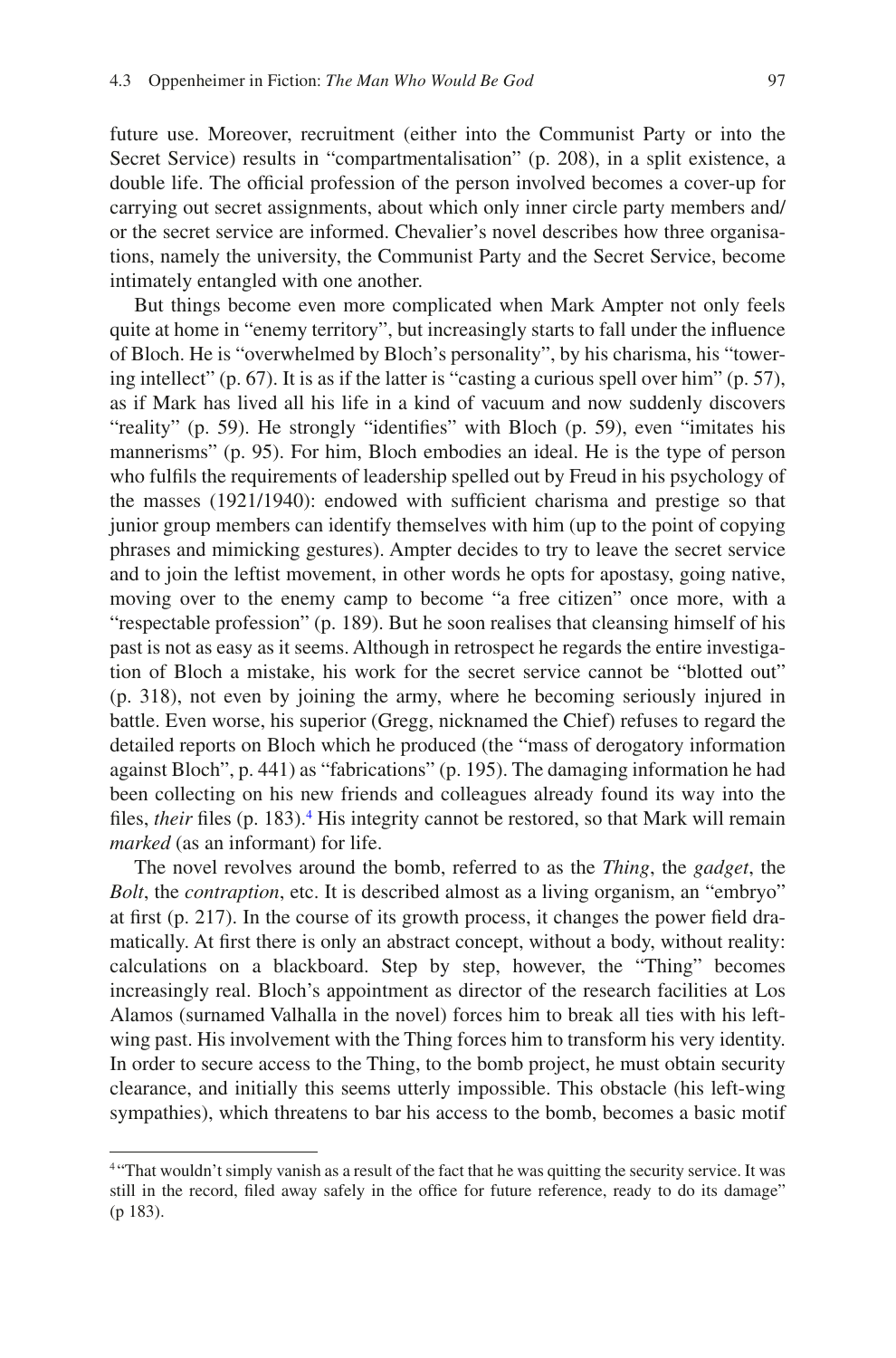in the novel: "the clearance of Dr. Sebastian Bloch" (p. 235). In order to pass security clearance, Sebastian is not only forced to abjure his political beliefs, but also to denounce his former friends, including Mark Ampter. In other words, whereas Bloch is initially a beacon of integrity, his practices become increasingly questionable, from a moral point of view, precisely because he increasingly experiences himself as desperate and vulnerable. He cannot live without the Thing and therefore he cannot afford "any suspicion of a taint of communism" (p. 204). The records concerning his un-American activities (collated in a detailed way by Ampter) make it possible (in principle) to discharge him immediately from the project, should his superiors decide to do so. Therefore, he feels completely "powerless" (p. 229). His questionable "integrity" (p. 292) as a former communist becomes his fatal weakness, especially when the intelligence service discovers that there is a "security leak" somewhere: that someone central to the project is transmitting vital material which is reaching the Soviet Union (p. 292). Sebastian seems to know something about it, seems to be withholding "some vital piece of information". When interviewed by secret service agents, he lacks the power to protect his "personal dignity" (p. 227). He realises that, in order to safeguard his addictive proximity to the bomb, he must be cooperative "to the last ignominious syllable" (p. 228), until his integrity is completely abolished and the "depth of indignity" is reached (p. 229). He suffers the "humiliation" (p. 232) of being forced to "violate his code of honour" (idem) and to betray "some of his closest comrades" (idem). His attachment to the Thing makes him a "prisoner" (p. 218). He is under constant observation (p. 221), "mistrusted, watched and followed" (p. 329). He is forced to give away "something that he would later discover it was disastrous not to have kept" (p. 308). Yet, being completely wrapped up by the Thing, being *devoured* by it (p. 344), he simply cannot accept to become separated from his gadget:

Deep down, he rejected the whole venture: his conscience, his spirit, the effectively human part of him, condemned it… but if the project was going ahead, then he must be in on it. The Monster must not be made without him. Such an eventuality was unthinkable (p. 217).

He dedicates "his whole being to the making of the Bolt". There can be "no conflicting allegiance or responsibility", he "commits his whole destiny" to it (p. 220). As indicated, the Thing is portrayed as a quasi-living being.<sup>[5](#page-13-0)</sup> For being allowed to interact with the Monster (*a* in the upper-right position) and to prevent being disconnected from the one thing on which his whole existence has come to depend, Bloch proves willing to "pay the price" (p. 282): his integrity crisis as by-product (lowerright position), in accordance with the dynamics of university discourse:

$$
\begin{array}{c|c}\nS_2 & a \\
\hline\nS_1 & \mathcal{S}\n\end{array}
$$

<span id="page-13-0"></span><sup>&</sup>lt;sup>5 "</sup>The embryo of the Thing, as many referred to it, was now in full growth. To feed it, mountains of ore were being extracted from the bowels of the earth, purified in plants, where the product was sent on to undergo a succession of processings [in] scores of factories and laboratories" (p. 271).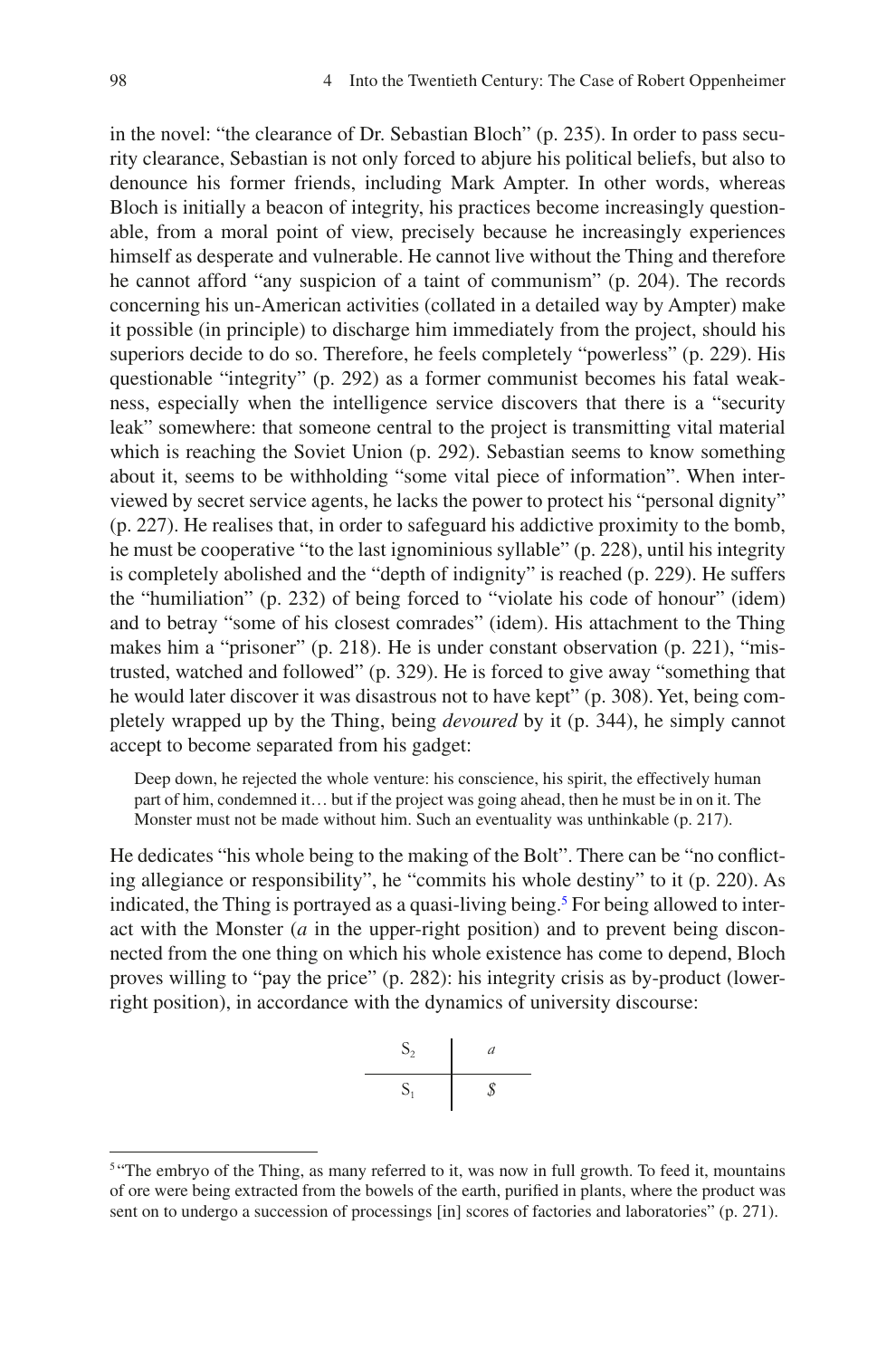Initially, Bloch is a high-trained physicists who becomes recruited as a nuclear physics expert  $(S_2$  in the upper-left position) to investigate how U-235 can (the object *a*) can be used to unleash a nuclear chain reaction. But before long, this object *a* (the gadget, the contraption) becomes an obsession. During the years of the Bolt, Sebastian had to "rule out everything that was tangential to his overriding task" (p. 332). As a result, he becomes a divided subject (*\$* in the lower-right position), divided between his former loyalties and his present obsession, so that he falls victim to the matheme of desire ( $\frac{6}{9}$  *a*). Bloch is now obsessed with his gadget, and Valhalla is basically machinery which allows this impossible object *a* to come into existence, providing Bloch the privilege of access and interaction. In the next section, the vicissitudes of university discourse will be analysed in more detail.

#### **4.4 University Discourse: Vicissitudes and Discontents**

From a Lacanian perspective, the novel analyses (various instances) of university discourse. Remember that university discourse starts off (at the upper side of the bar) with a devoted, objective, epistemologically reformed subject  $(S_2)$  who is facing (interacting with) a purified yet elusive object  $(a)$ , in this case: isolated, purified Uranium. Gradually, however, it becomes apparent that this allegedly "pure" subject-object-interaction is actually challenged (haunted, contaminated) by forces coming from elsewhere (from "beneath" the bar). Not only because a Master voice is spurring the process as a voice of conscience (*Thou shalt produce the bomb*:  $S_1$  in the lower-left position), but also because the various frustrations, sacrifices and contradictions which emerge in the course of the process result in a tormented subject, an integrity crisis, as an unintended by-product of research (*\$* in the lower-right position):

$$
\begin{array}{c|c}\nS_2 & a \\
\hline\nS_1 & \mathcal{S}\n\end{array}
$$

The first instance of university discourse presented in the novel is quantum physics, an allegedly *pure* research field. Tanya, an outsider, describes how, from her perspective, Sebastian (the archetypal physicist) belongs "to some more exalted sphere, accessible only to a very few" (p. 13), a world that is "alien to her" (p. 13), because it is "the most abstruse of scientific fields" (p. 18). In this decidedly *other* world (the realm of basic science), a dimension of being is studied that is completely other and alien: the world inside the atom, where strange and incomprehensible subatomic entities somehow exist and move about, although it is far from clear what existence and movement means here. Quantum physicists seem to be the most disinterested scientists of all. Quantum physics is depicted as the *nec plus ultra* of pure science.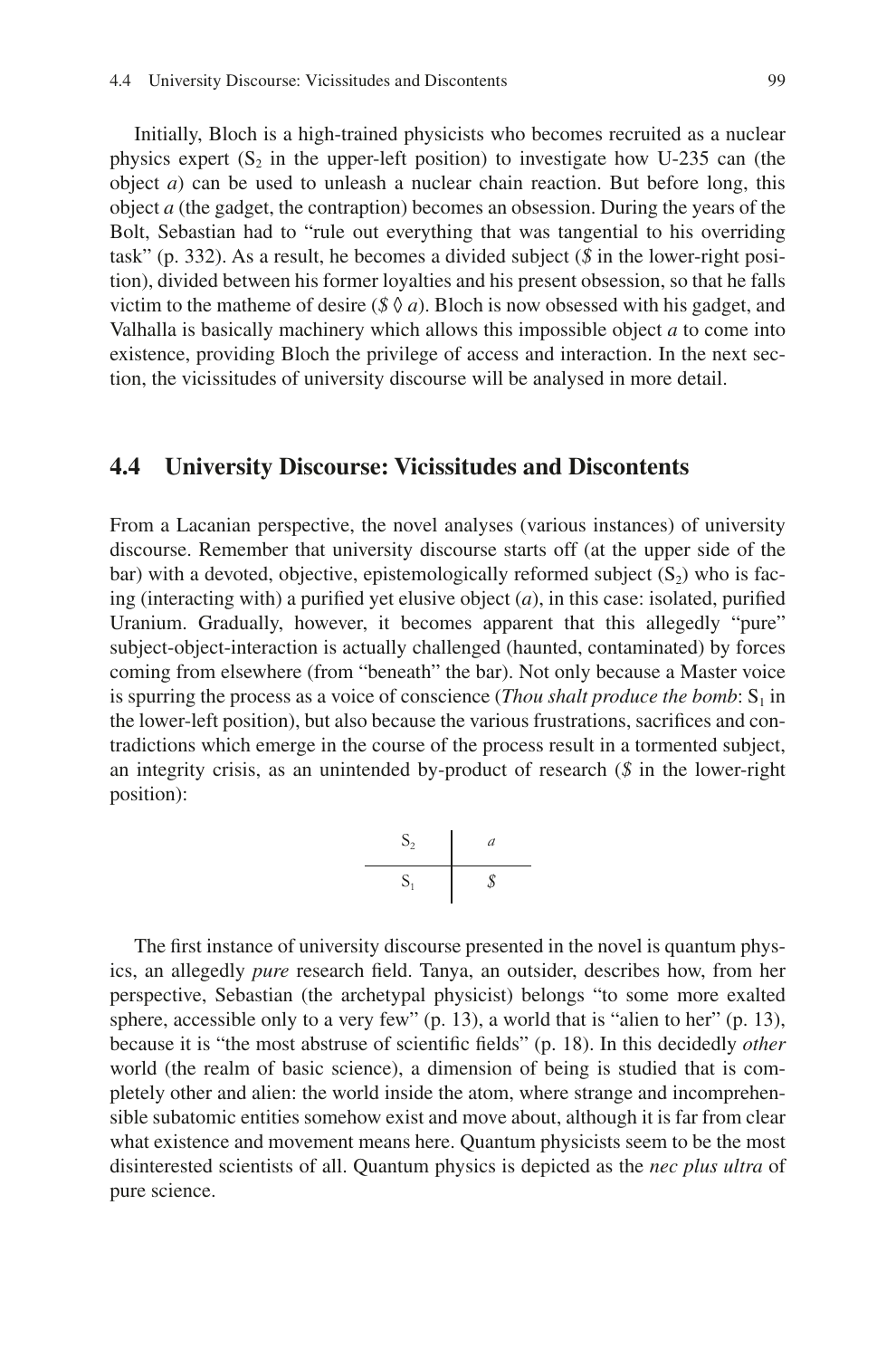Sebastian evokes in Tanya the image of a white "swan" (p. 12, p. 24, p. 255, p. 432). She experiences him as a Lohengrin-like figure, descending from a higher realm, a vulnerable man, moreover, "made of a finer clay than the other men she had known" (p. 12), someone who "had to be protected", a fragile Knight wholly devoted to serving the Holy Grail of quantum physics: a spectral, empty, almost immaterial something, the object *a* of quantum science (the atom and its elementary components). To her, Sebastian is "a fabulous being endowed with strange powers", absent and uncommunicative, a stranger, a mysterious persona, often away on mysterious errands, belonging to a "different order", radiating a kind of "spirituality" (p. 40). Light seems to radiate from his presence, exerting a charm that few can resist. He seems "touched with saintliness" (p. 40). An inexplicable calling  $(S_1$  in the lower-left position) is spurring him on. And therefore, her efforts to restore this wild swan "to his human shape" are bound to falter (p. 256).

New developments in this highly specialised field are absorbing him more and more. One day, on a blackboard, he fleshes out how a mysterious, minuscule atom may in principle unleash a nuclear chain reaction, so that something unbelievably small (an atom) may transmute into something astonishingly big: an atomic bomb. His mathematical equations reflect the Real, "mathematisation alone reaches the Real", as Lacan (1972–1973/1975, p. 165) phrases it: the unimaginable atomic world, bypassing worldviews, visual representations and written discourse. The equation predicts that the *atom* (the intangible, elusive object *a* of quantum physics) is destined to become the *A-bomb*. The fission reaction represents pure, elementary *fire* (*a*) which S<sub>2</sub> desperately aims to integrate, domesticate and appropriate into university discourse. It is clear to Sebastian that he, of all people, is destined to make this bomb, although the gadget will drastically remake and transform *him* as well.

Bloch/Oppenheimer entered quantum physics as an already established field  $(S<sub>2</sub>)$ in the upper-left position). He was not a pioneer, but belonged to the second generation. In contrast with Bohr, Heisenberg, Schrödinger, Pauli or Dirac, he is not credited with any ground-breaking contributions.<sup>6</sup> As the novel phrases it, Bloch made no comparable discovery (p. 158). But now, physics as such is entering a new stage, becoming a large-scale, coordinated organisation of "superlative efficiency" (p. 272), involving hundreds of physicists, each of them contributing an "infinitesimal share" (p. 271). The only way of making a difference under such conditions is to guide the field onto this new plateau of achievement, unleashing the era of big science.

The novel also addresses the metaphysical level  $(S_1$  beneath the bar), however. Quantum physics is symptomatic for a *metaphysical* crisis, affecting science and

<span id="page-15-0"></span><sup>6</sup>Although Bloch is generally regarded as a genius, the novel does mention "the relative slightness of his original work, the total absence of new fundamental discoveries or concepts comparable to those made or put forward by a number of his immediate contemporaries, such as Dirac, Heisenberg, Fermi, Oppenheimer, Schrödinger, the Joliot-Curies (p. 158/159). The name "Oppenheimer" seems a curious misplacement in this list, reflecting the ambivalence regarding the question whether or not Bloch/Oppenheimer is to be placed on the same level as these other 'giants'.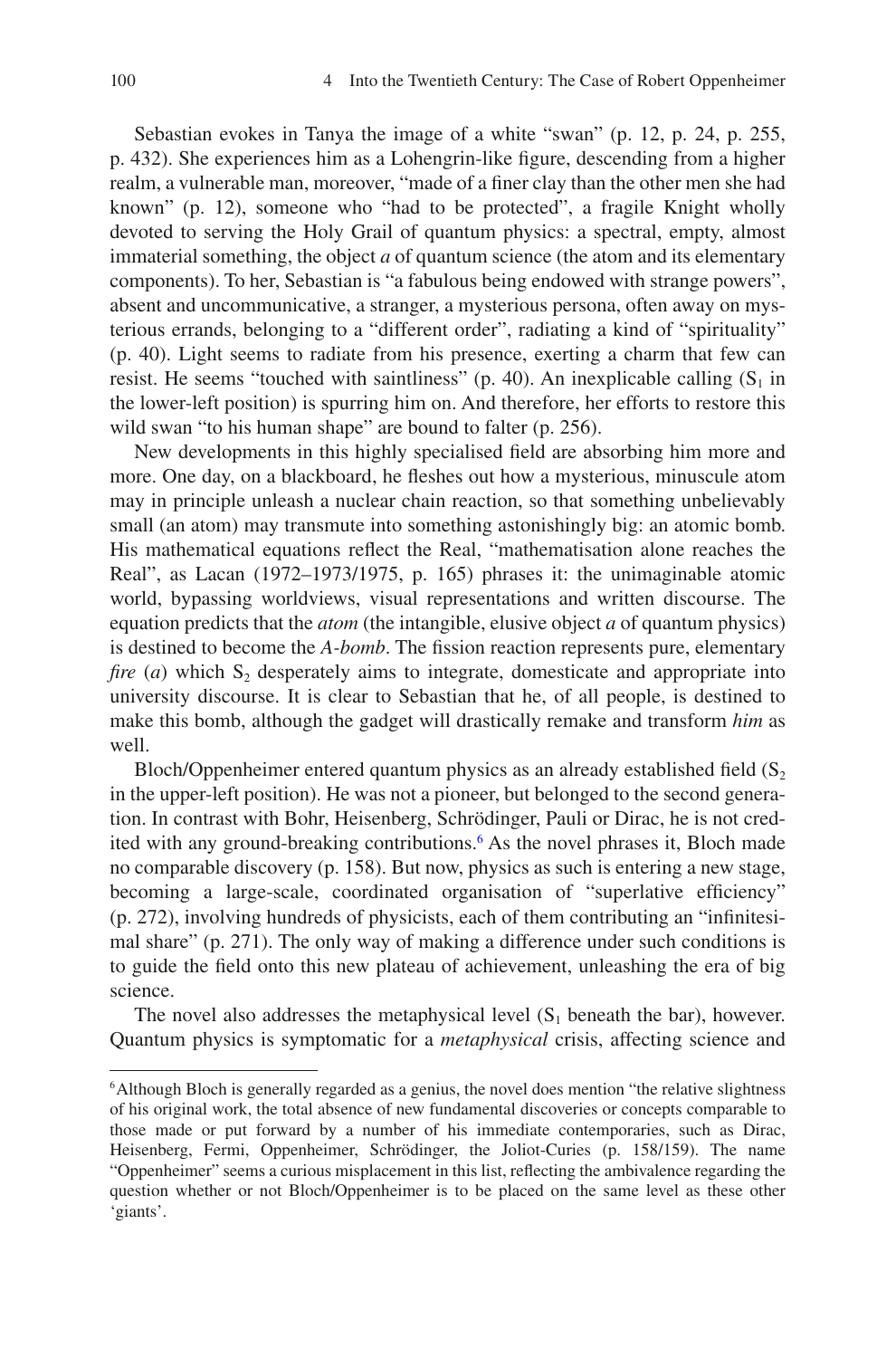society at large. Scientists see the "crisis of science" as "a reflection of the crisis that besets our whole society… How increasingly instable the integrations in physics are becoming" (p. 151). The "golden sphere of harmony" had already ceased to exist long ago and even the basic convictions (the philosophemes) of classical physics became untenable. Indeed, quantum physics exemplifies the "shakiness of our metaphysics" (p. 151), but also the "awareness of the need for synthesis". But this, according to Bloch and his followers, would require a shift, on the level of the philosophemes (beneath the bar:  $S_1$ ), towards dialectic materialism as the new foundation, turning society as such into a kind of university world, with physicists as guardians of the atomic age. According to Marxism, only a classless society may solve the crisis that science  $(S_2$  above the bar) experiences today (p. 151), abolishing philosophy by absorbing it into science.

Initially, the gadget has a positive impact on the subjects involved in terms of individuation and personal growth. It prompts and enables Sebastian to face difficulties that would have "overwhelmed him 3 years before", that he would have been "utterly incapable of coping with" (p. 178). Thanks to the gadget, he had "broken through that magic but sterilising cocoon of solipsism that had enveloped him … He had become a human being" (p. 179). Yet, increasingly, this process of individuation becomes frustrated and Sebastian eventually emerges as a tormented subject (*\$* in the lower-right position). Working on the bomb project, Sebastian experiences himself as "a man divided", outwardly self-possessed, but inwardly distraught and tormented" (p. 211). A "nameless anguish" possesses him (p. 213). His new symptoms (*\$*) are no longer the symptoms of egocentrism and unworldliness that troubled him in the past, for the "Thing" changes everything and engenders a series of more unsettling symptoms. He becomes increasingly distant and unapproachable. A sinister change comes over him (p. 256) due to his involvement in "this fearful Thing" (p. 257), turning him more and more into a stranger. In the confrontation with the Thing, the position of the scientific expert  $(S_2)$  becomes destabilised, and the research site becomes an ethical and epistemological clinic (*\$*), sometimes literally, when Sebastian is forced to keep his bed because of exhaustion (clinic is derived from κλίνη, = bed).

According to Tanya, his unsettling tasks make him inhuman and estrange him from humanity. His appalling responsibilities become "a screen separating them" (p. 260). The Monster creates "a gulf between them" (p. 288). "We've hit on the gadget… the Monster… the Thing" (p. 148), Sebastian argues, and this "Thing", this instrument of wholesale destruction, without parallel or precedent in history, is now relentlessly "challenging" him (p. 147). Indeed, his whole being becomes wrapped up in the Bolt; he eventually becomes *devoured* by it (p. 344). He is "consumed" by his gadget, his object *a*. The Monster *will* be born; nothing can stand in its way. His whole being seems to rebel against it, but he cannot stop the Monster. He senses that he is "in the grip of a necessity that transcended his own will" (p. 336). The object *a* is pulling him towards his destiny. Face to face with the Bolt, he is no longer master in his own house, as Freud once phrased it:

He had known for a long time, even before the premonitory shadow of its shape first loomed before him, that his commitment to it was inescapable… His whole being rebelled, [but] the most important decision of his life was one that he had already unwittingly made (202).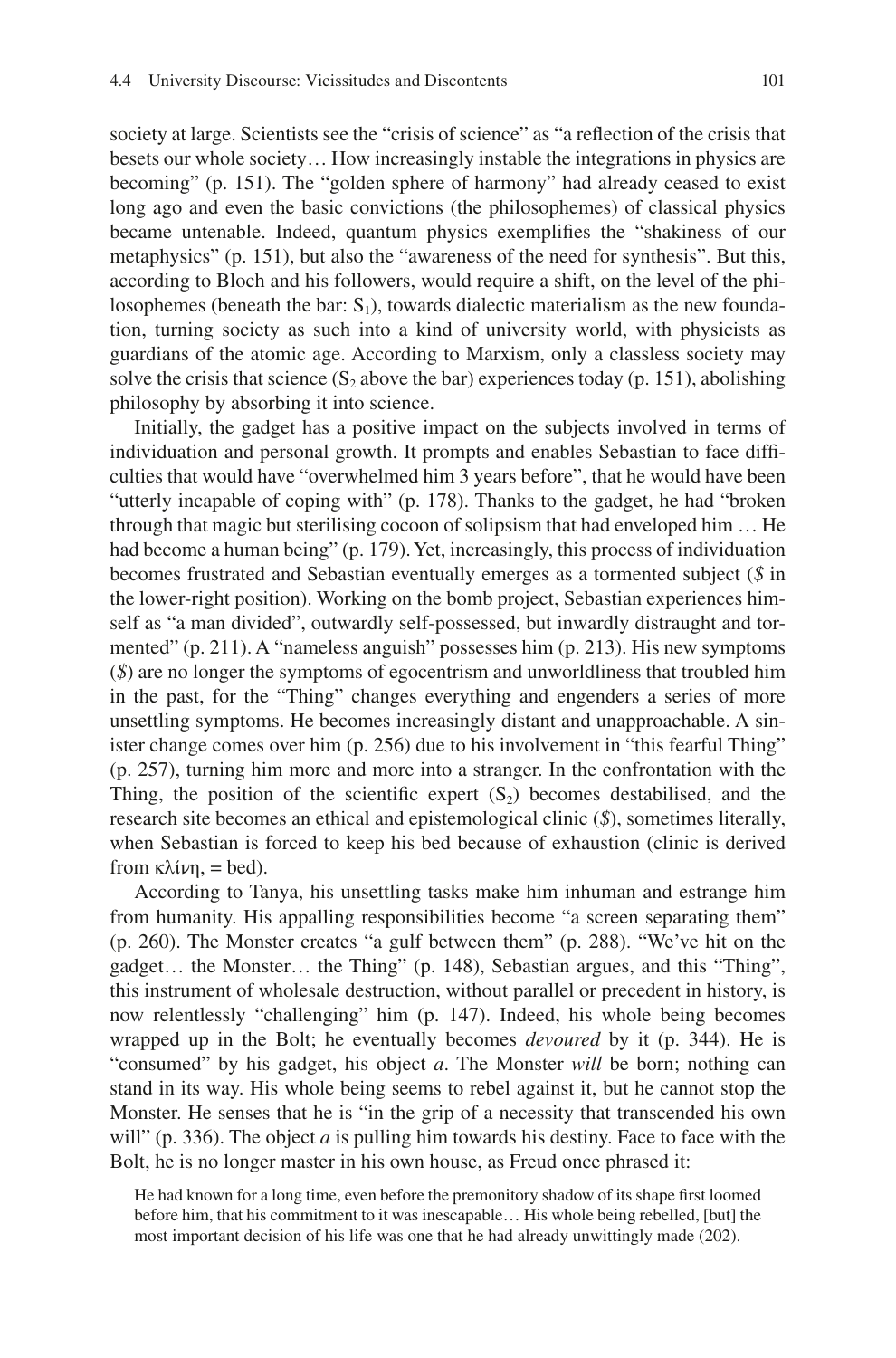The gadget forces him to accept "a decision that he … tried to justify as though it were a decision that he had freely chosen" (p. 339). Or, as he phrases it later in the novel: "I have no choice" (p. 364). As a result, he transforms into a chain smoking anorectic, becomes "terribly emaciated",[7](#page-17-0) but also his character changes. Still he cannot disconnect himself from the Thing, even if this implies a loss of integrity. For this is the morale of the story: Oppenheimer becomes what Lacan (1966, p. 870) refers to as a "victim of science" (*\$* in the lower-right position). Especially in fields such as theoretical physics, Lacan argues, an element of personal drama, a subjective toll is often involved. The crisis on the part of the subject entails a drama of knowledge that does not concur with the typical oedipal crisis in a classical Freudian sense. It is not a neurotic case of rebelling against the father (the Master), but rather an instantiation of becoming trapped in the matheme of desire  $(\oint \phi) a$ .

## **4.5 The Case of Communism**

The second instance of university discourse fleshed out in the novel is communism. Although communism is often regarded as an exemplification of absolute power, Lacan points out that, rather than reflecting the structure of a Master's discourse, it is a radical effort to replace the absolutist monarch by a rational, science-based system (with Stalin serving as an obscene version of the return of the repressed). Communism is social engineering and decidedly strives to be science-based. Dialectical materialism presents itself as a *science* (Engels 1880). In his book *Materialism and Empirio-criticism*, written in 1908, Lenin explicitly addresses the "crisis" in contemporary physics because physics is politics and vice versa (p. 252). Materialism is challenged, but not subverted, Lenin argues, by recent physical discoveries concerning X-rays, radium, and the like (p. 250). He intervenes in what for him is not a purely scientific debate (among trained experts), but a politico-scientific dispute between bourgeois physics and dialectical materialism. So-called "revolutionary" discoveries do not refute dialectical materialism, but rather confirm it. Even though in the case of electrons concepts such as matter and mass seem to evaporate, matter has not "disappeared" (p. 258), has not been obliterated by the onset of quantum physics. Lenin contests the conclusion (by Henri Poincaré and others) that the very possibility of "knowing the object" evaporates in the case of subatomic particles such as electrons (p. 254). According to Lenin, the crisis rather stems from the fact that these new developments threaten to reduce physics (which

<span id="page-17-0"></span><sup>7</sup>Descriptions by fellow scientists collected by Thorpe and Shapin (2000) likewise emphasise the "fragility of the smallness of his body" (p. 553). Oppenheimer is portrayed as "frail to the point of transparency", as "almost ethereal". The thin, ascetic Los Alamos Director looked like a fifteenthcentury portrait of a saint (p. 552). He was so thin that he seemed "a disembodied spirit", "lacking a fleshly dimension" (p. 552). His emaciation suggested "an aversion to incorporating the world". In his autobiographical account of their friendship, Chevalier describes him as the archetypal ascetic and associates his "surprisingly blue eyes" with "the faces of apostles… A kind of light shone from it" (Chevalier 1965, p. 11).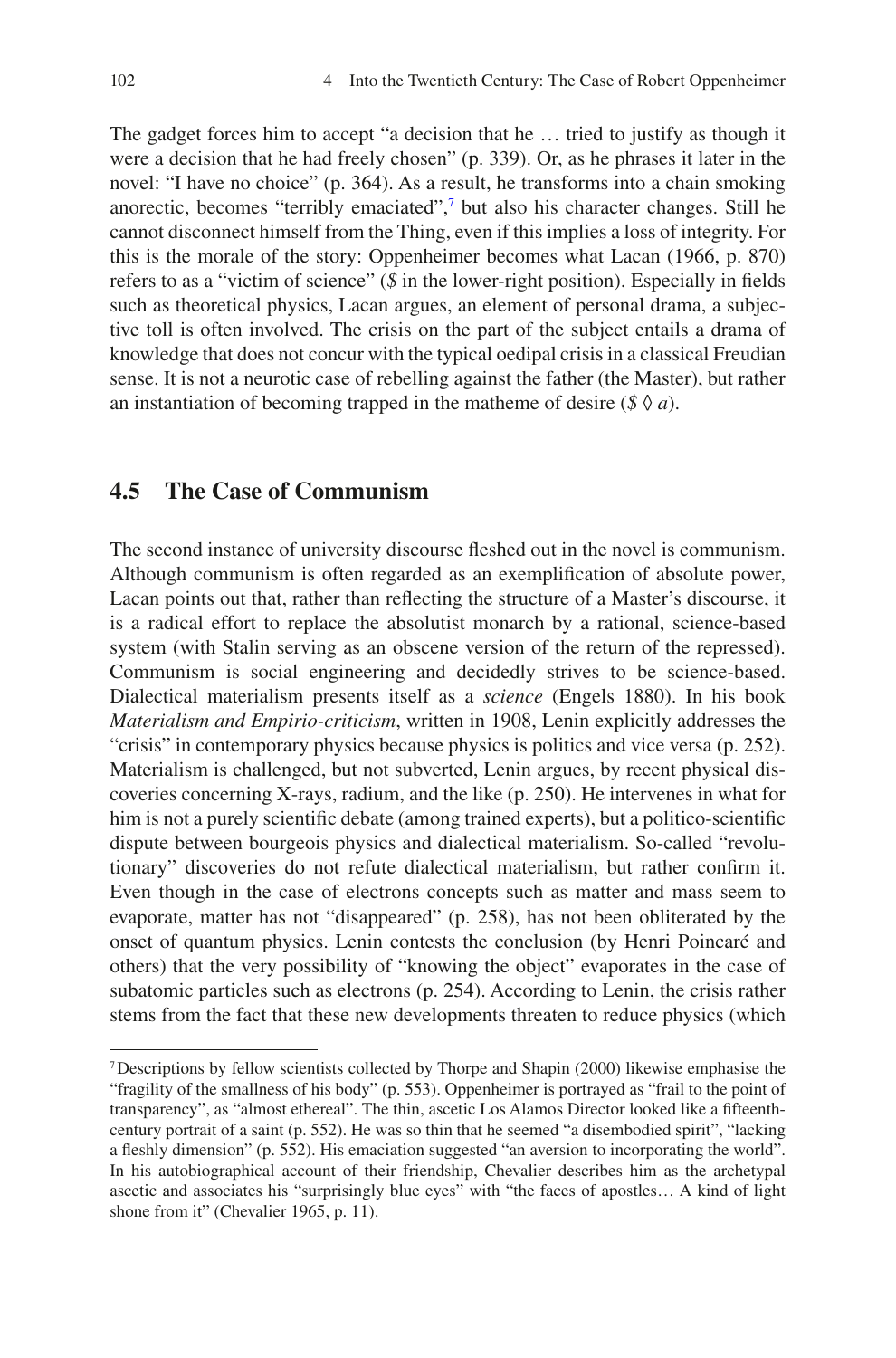had always been an emancipatory field) to a mere utilitarian artifice, a technological recipe for manipulating nature (p. 256). For Lenin, there is no real "crisis" at all. The bourgeois philosophy (articulated by Ernst Mach and others) is based on a misinterpretation of the new physics, to be rebuked by dialectical materialism. Lenin sees himself an engineer of power, and therefore his vocation is to address scientific (and ultimately philosophical) debates as well. Unlike Machiavelli, he is *not* a scholar-servant  $(S_2$  in the position of recipient, serving a Master, an absolute monarch), but a political engineer  $(S_2$  in the position of agent) for whom dialectical materialism is a scientific project, concurrent to physics. Therefore, the crisis in (bourgeois) physics (represented by bourgeois authors such as Mach) must be addressed in the same manner as the crisis in (bourgeois) politics and (bourgeois) political economy, namely by pointing out that its contradictions can only be sublated by opting for a truly scientific (i.e. dialectical materialist) approach, building on Marx and Engels (notably the latter's *Anti-Dühring*).

A communist society purports to be a new type of society where *science* holds sway. As Žižek phrases it, building on Lacan: "the Soviet Union was the pure reign of university discourse".<sup>[8](#page-18-0)</sup> Marxism (dialectical materialism) appeals to scientists in the novel precisely *because* it is structured like university discourse. It entails a rationalistic, scientific approach to politics: it *is* a science. Due to Marxism, a formerly unworldly Sebastian suddenly becomes aware of the contemporary world. He begins to read newspapers, listen to the radio and explore contemporary history, politics and economics. As a communist convert, he overcomes his introvert, neurotic inhibitions and connects with the world at large. Before that time, he lived solely for the atom (the quantum world), but now he discovers that the macro-world is open to science (dialectical materialism) as well. He devours all three volumes of *Das Kapital* in the original over a weekend (p. 70). Although for strategic reasons party officials refuse to let him actually become a party member, Sebastian meets with the Berkeley "unit" regularly, acting in every way as though he were a bona fide member, and the other members so regard him. A time may come when it will prove of great advantage that he never was in fact a member, his party superiors argue. But no one is going to prevent him from regarding himself, in his own mind and conscience, as a true "communist" (p. 15).

The Bomb aligns quantum physics and dialectical materialism even more closely. As the United States are manoeuvred into the war with Nazi Germany, the bomb becomes the thing most likely to decide the outcome. For communist scientists, both dimensions of their compartmentalised existence can now be brought closer together: having worked to sovietise the United States, they can now wholeheartedly contribute to the war effort, albeit in the expectation that eventually, the bomb will come under international control, through an international atomic agency controlled by (communist) scientists. Responsibility over the Bolt should not rest with any particular government, they argue, and scientists should have a major voice in determining the use to which it is put (p. 216). Thus, as they join the army of scientists to make their infinitesimal and anonymous contribution  $(S_2$  in the upper-left

<span id="page-18-0"></span><sup>8</sup> <http://www.lacan.com/zizfour.htm>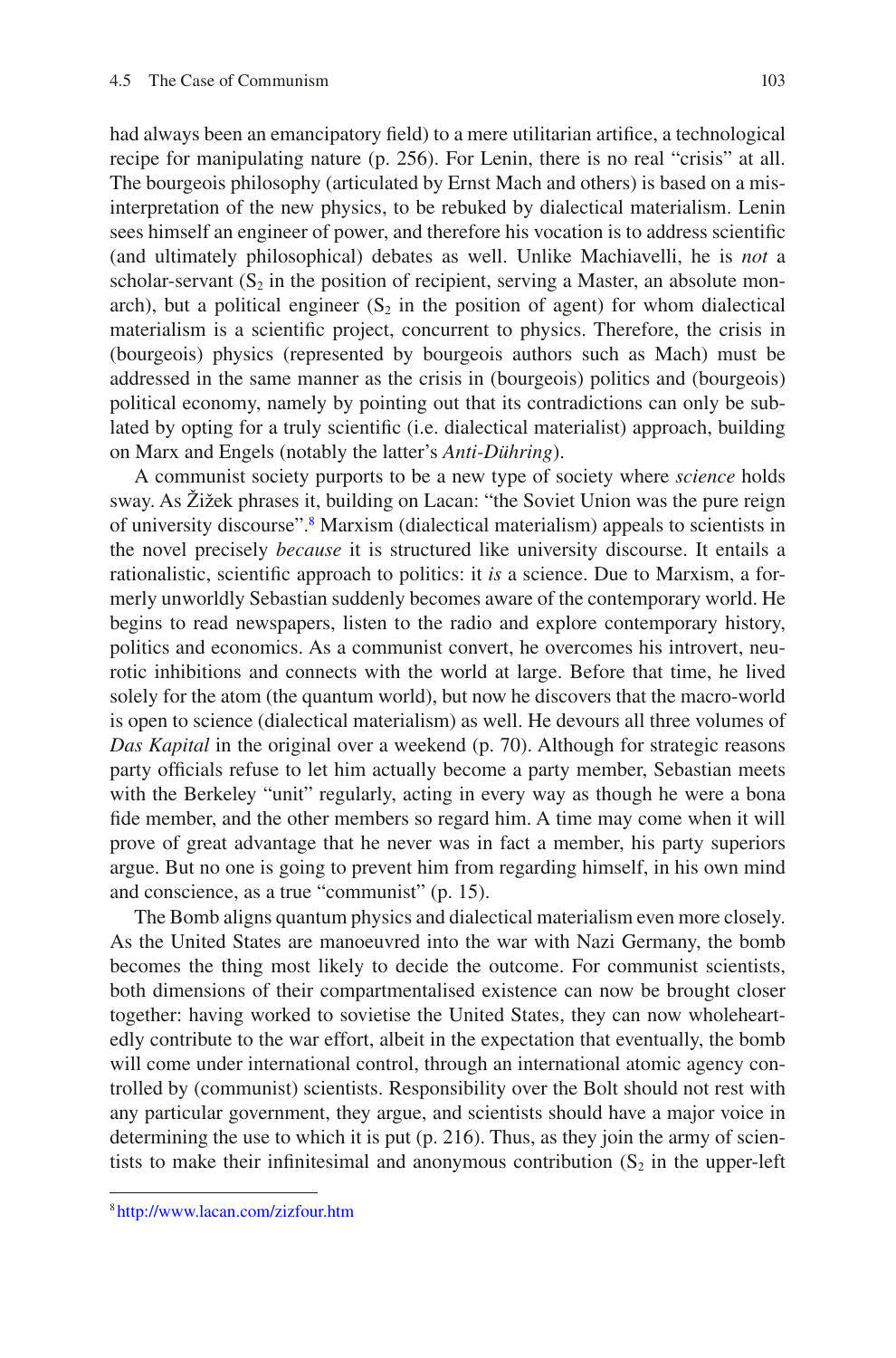position) they are nonetheless spurred on by a demanding worldview, whose conflict with the political status quo is temporarily suspended  $(S_1$  in the lower-left position).

They work on an unprecedented, unimaginable something (*a* in the upper-right position), a genocidal weapon of mass destruction, meant to destroy whole cities in a few seconds. This gives rise to hesitance and doubt, resulting in meetings concerning the social implications of the gadget (*\$* in the lower-right position). But, as the novel phrases it, this is not a time to indulge in the private luxury of qualms of conscience (p. 147, p. 152). Joining the communist party is like "taking holy orders": entering a world that separates its members "from all those who do not belong to the brotherhood" (p. 80). Joining the scientific Valhalla kolkhoz confirms and radicalises their conversion (their willingness to identify completely with  $S_2$  at the expense of all other societal ties).

But as soon as the gadget is successfully detonated, the happy concordance between science and politics becomes disrupted. Germany has already surrendered (and never seriously worked on developing an atomic bomb), while Japan is about to surrender as well. There is, according to the novel, no justification anymore for using the bomb. The bomb basically becomes something completely different: a sign of warning addressed to Russia. The bomb will redefine global politics in the post-war era: will play a decisive role in a budding *anti*-communist conflict with the Soviet Union. Oppenheimer frantically tries to secure his say over the future of the bomb, even if this means giving the names of former communist friends and denouncing colleagues to security agents, who constantly harass him to do so. Eventually, he reverts to a damaging "fabrication" (p. 338, p. 377, p. 406, p. 436, p. 445), tangling himself up in a whole maze of fabrications (p. 344), but he is no longer considered irreplaceable and his pre-war politics make him highly vulnerable  $(-\varphi)$ . While science (the gadget, the object *a*) initially transformed warfare, it is now the other way around: the military is rapidly transforming science, increasing its power by subsidising universities for research, while many left-wing scientists and Valhalla veterans are refused instalment in their university posts, because of their tainted records. The hand of the military is "everywhere". While normal science is reinstalled  $(S_2$  in the upper-left position), many scientist are expelled from academia, forced to leave the field, meanwhile plagued by moral misgivings because of the nuclear cataclysm to which they contributed, the "holocaust of horror", the "mega-deaths" (p. 202) to which two major Japanese cities had been exposed (*\$* in the lower-right position).

As the atomic bomb becomes technologically reproducible, an item of "mass production" (p. 433), the scientists feel decidedly used. Their knowledge is appropriated and they themselves become discarded. They have "equipped the army with the absolute weapon, a wholly new factor in the world situation, a force that had no parallel in history", serving "humanity's mania for self-destruction" (p. 338), but now they are dispatched (as human resources) while the State seizes hold of the valuable product of their labour. This scenario would have been unthinkable without a third instance of university discourse: the secret intelligence service.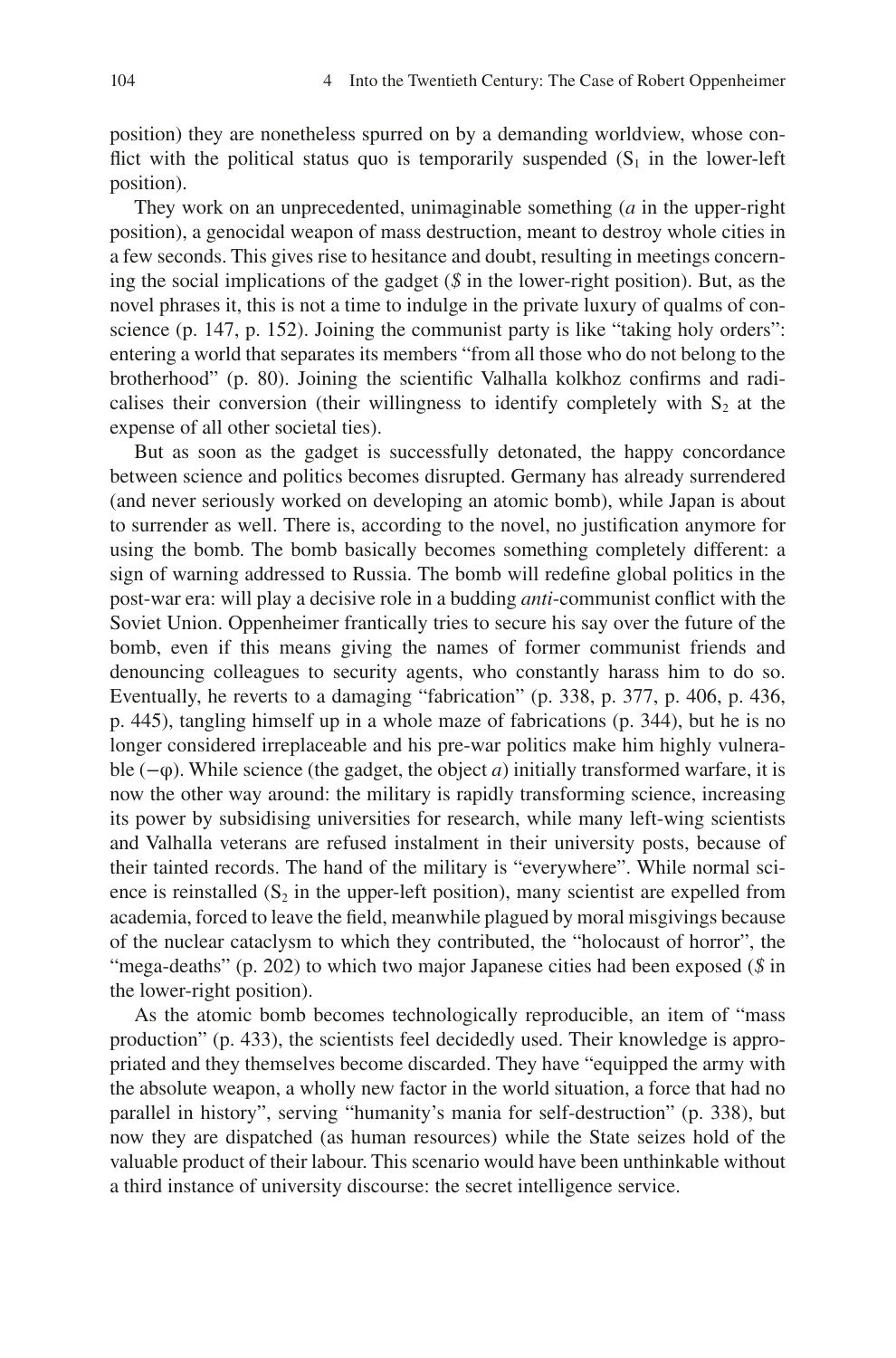# **4.6 S<sub>2</sub>** as Secret Agent

Quantum physics is initially *pure* research, as we have seen, and quantum information is allowed to circulate freely within the international scientific community, between the German-speaking and the English-speaking world. But as soon as it is discovered that uranium isotopes may unleash a nuclear chain reaction, so that they may in principle be used for making nuclear bombs, this type of scientific information becomes "classified information" overnight, that is: classified as "confidential" or even "top secret". *Classified* is a metonym in the Lacanian sense of the term: a seemingly neutral adjective actually referring to a problematic shift, with serious implications for the scientists involved. Scientific information that is regarded as "classified" no longer belongs to the commons of free-floating ideas, but becomes *compartmentalised*. The term "classified information" is a metonym because an apparently neutral, technical term (*to classify*) is used to indicate that this type of information is potentially dangerous or even toxic from now on, and must therefore be handled with utmost care. Suddenly,  $S_2$  is confronted with information (neutral and innocent until now) which, by being stamped as classified, is transformed into something highly valuable and dangerous, into an object *a*. Psychoanalytically speaking, this constitutes an instance of sublimation: something apparently unexceptional (scientific information) suddenly becomes highly exceptional. Classified means that the information is "*classified as…*", namely as *highly confidential* or even *top secret*. The metonym "classified" indicates that information which formerly belonged to the scientists themselves is now appropriated by the state. It no longer belongs to the scientists who produced it. Quite the contrary, the formal labelling of certain data as confidential implies that new forms of misconduct are introduced: leaking classified information, a confidentiality breach which may incur serious penalties for the scientists involved: the producers, but no longer the owners of this information. Moreover, a formal *security clearance* is from now on required to be allowed access to classified data and to handle classified documents. Classified or compartmented information is nonetheless bound to "leak". Such leaks must likewise be regarded as an inevitable part of the confidentiality complex, for it is only by labelling information as highly confidential that it can be leaked at all and that the desire to leak can emerge, so that the sin (άμαρτία), the misconduct can be committed. As explained by Saint Paul, sin and desire result from prohibition, rather than the other way around.<sup>9</sup> Secrecy requirements, indeed: the very label "secret" turn neutral activities (sharing information) into perpetrations. Due to the label *classified*, sharing information becomes *leaking* or *funnelling* information: a new type of misconduct, a by-product of the new constellation (*\$* in the lower-right position). But precisely *because* of the value which this information suddenly acquires, scientists may feel forced to *leak* it, in response to a compelling *force majeur*, such as:

<span id="page-20-0"></span><sup>&</sup>lt;sup>9</sup> "I would not have known what sin was had it not been for the law. For I would not have known what coveting really was if the law had not said, 'You shall not covet'" (Romans 7:7; cf. Lacan 1959–1960/1986, p. 101).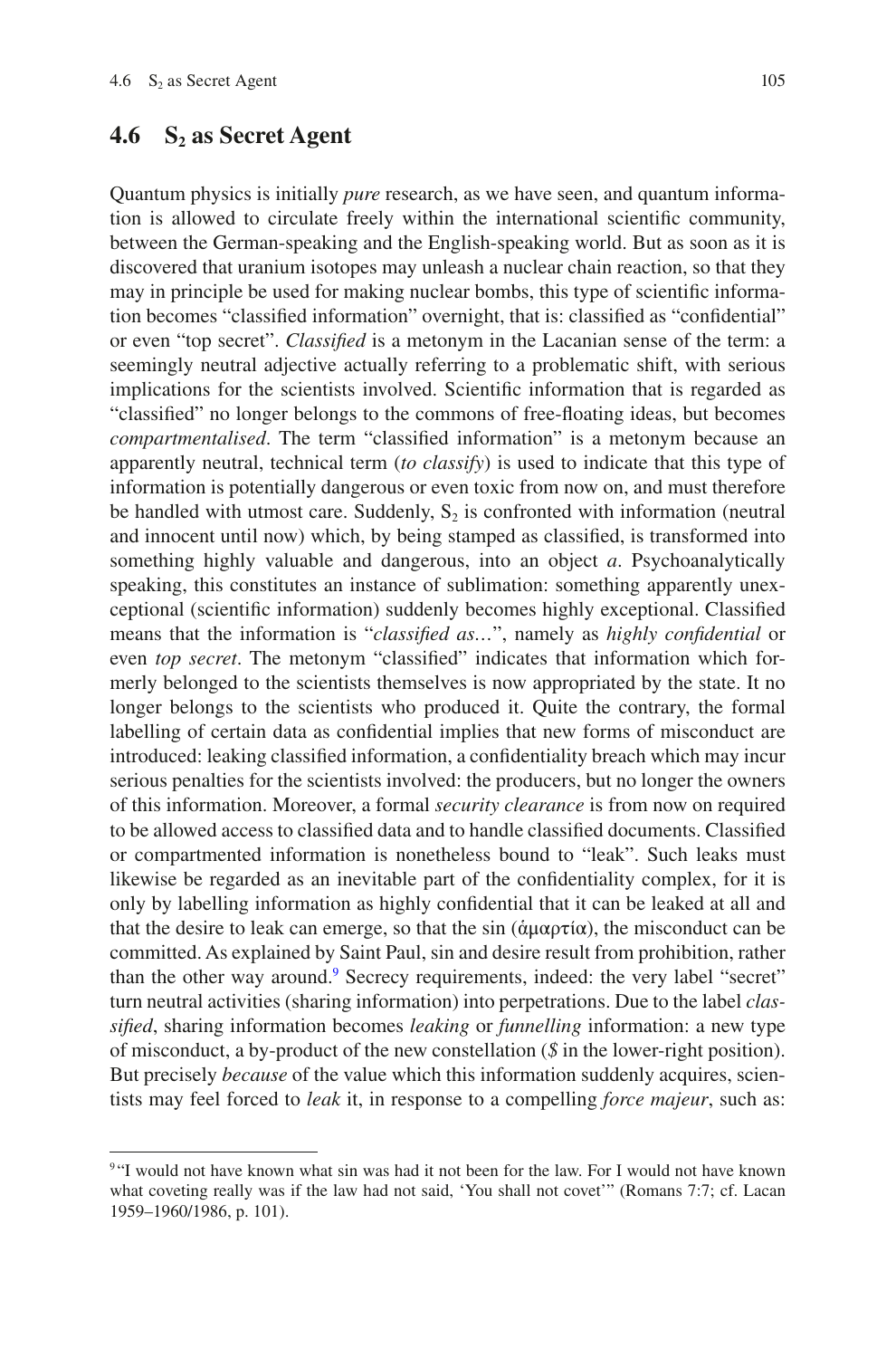preventing a U.S. monopoly on atomic weapons. In other words, researchers fall victim to the matheme of desire  $(\oint \phi a)$ . Classified information becomes the object *a* precisely *because* it is classified as top secret, withdrawn from the knowledge commons.

This has grave repercussions for the individuals involved. As soon as it becomes clear that atomic knowledge may give rise to an atomic bomb, the biographies of the scientists involved (previously uninteresting more or less) become "records" or "files", while problematic entries (such as: involvement in certain political activities) become items of concern. Thus, from now on, scientists involved in classified research are scrutinised and monitored. A researcher with communist leanings is from now on a scientist with a *divided* loyalty (p. 312), who "professes loyalty first and foremost to the Soviet Union" (p. 229). The communist is the Mister Hyde (*\$*) concealed beneath the allegedly impassive expert persona  $(S_2)$ , who is therefore likely to fall victim to the matheme of desire and to give in to the inclination to perpetrate. When Sebastian is about to be appointed as scientific director of the Valhalla project, it is made clear to him that "from here on … you will have to resign yourself to the fact that you'll probably be under more or less constant observation. I would simply assume that everything you say, and everything said to you, whether directly or over the telephone, is being monitored, that your mail is being opened and your movements followed… You'll be watched closely" (p. 217), all this because of his involvement with the Thing. Due to the Thing, Sebastian becomes a file, scrutinised by secret service experts, trawling it for symptoms of divided loyalty.

Thus, Sebastian becomes the target of investigations by the secret service, but the object of these investigations is not Bloch as a living human persona, but something *inside* Bloch, something enigmatic: the "Mr. Hyde in this Dr. Jekyll" (p. 40) as Gregg phrases it, his communist leanings, in combination with his uncanny gift for influencing people, his almost "telepathic" talents of persuasion, bordering on the occult. Bloch is an enigma (p. 68) who does not limit himself to one particular speciality, like normal scientists, but seems completely at home in the whole realm of science; and in the arts as well  $(p. 40)$ .<sup>10</sup> There is something strange about his eyes and voice, moreover, and his face seems suffering and haunted: a "strange, arresting" face with a "brooding, uncanny look" (p. 67), a "demoniac look" (p. 258), with a compassionate yet cruel set of eyes (p. 67). Due to his involvement with the Thing, his face becomes even more unsettling: an "abstract mask" (p. 261), while his "black eyes become enormous" (p. 343).

For Gospodin Gregg, the archetypal secret agent, this enigmatic "something", the Mr. Hyde in Dr. Bloch, the  $\oint$  inside  $S_2$ , becomes the object *a*, to which he devotes many years of research and around which he designs a completely new type of "experiment". Gregg is a *psychologist* studying a physicist, driven by his anti-

<span id="page-21-0"></span> $10$  In art a similar dynamics is discernible as in science, Sebastian argues. Beginning with Cézanne, modern painters had "destroyed painting … had begun the process leading to disintegration that made the exhibits of modern painters look like the cemeteries and ossuaries of art" (p. 147/148). The monster exemplifies this disintegration of "substance and sense" (p. 201).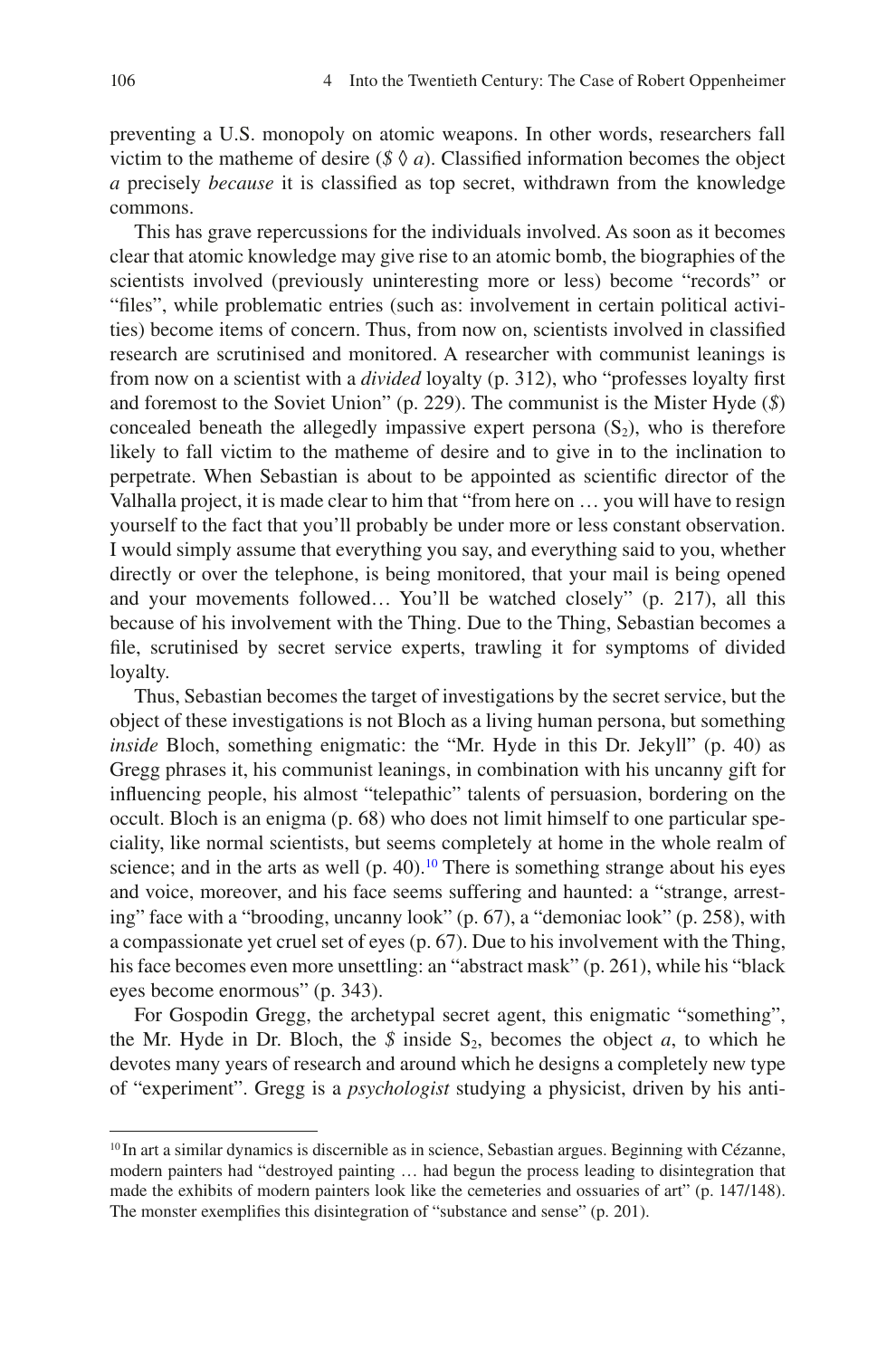communist zeal, his patriotism  $(S_1$  in the lower-left position). In terms of university discourse:



Bloch exerts an indefinable, telepathic influence upon others, and Mark's assignment, acting as the Chief's eyes and ears (his equipment as it were) is to find out what it is:

But there was another man in Sebastian Bloch … It was he who fascinated the Chief to the point of obsession and whom he had singled out for his quarry… the mystery behind those eyes was not the mystery of innocence (p. 159).

Gregg sees Oppenheimer/Bloch as an enigma who manages to exert a "poisonous influence" (p. 165) on "hundreds of people" (notably students and young researchers), and the investigation aims to reveal the secret of his magnetic personality. To achieve this, Gregg wants Ampter to build up a file. Modern wars, Gregg explains, call for complete mobilisation of manpower and resources; and this especially involves mobilisation of "brain power" (p. 38). Modern wars are won or lost in laboratories, and this creates wholly new security problems. For while statesmen are trained in the game of international politics and the military in the game of war, "these science fellows know nothing about either. And some of them have some pretty wild-eyed notions". The first objective is to find out whether Sebastian is a communist. But the target is not a naïve subject. From the very beginning, Sebastian was "conscious of another presence of whose attention he was the object" (p. 221).

This dimension of the novel likewise reflects the dynamics of university discourse. The secret service agent is an *expert*, a researcher, specialised in accumulating and analysing files (with the help of recording equipment, typewriters, archives, mnemonic devices, etc.). The name Ampter is reminiscent of the German word *Amt*, originally spelled as *Ambt*. Etymologically speaking, the word basically means *servant*. Mark Ampter is the agent (a promising professional, yet replaceable, in principle) who is expected to spend all of his time on investigating Bloch, in order to discover the mysterious factor X somehow at work in him, by producing a huge pile of material about his target. Years of work result in an impressive file, the Bloch archive, "a stack of folders ten or more inches high" (p. 157). As Gregg later explains, it is a unique procedure, "something of an experiment" (p. 239). Via Mark Ampter (his instrument, his eyes and ears), Gregg aims to become connected with, to establish a window into the doings of Sebastian Bloch. The Chief from now on perceives everything Ampter says as a possible access to "the mind of Sebastian Bloch" (p. 73). Gregg is basically a psychologist who has designed an  $N = 1$  experiment, keeping his distance, working from a distance, using Ampter as his one-way screen: his "one direct line right into the heart of the enemy territory" (p. 159). Ampter is entrusted with the actual work, but Gregg reads his reports quite care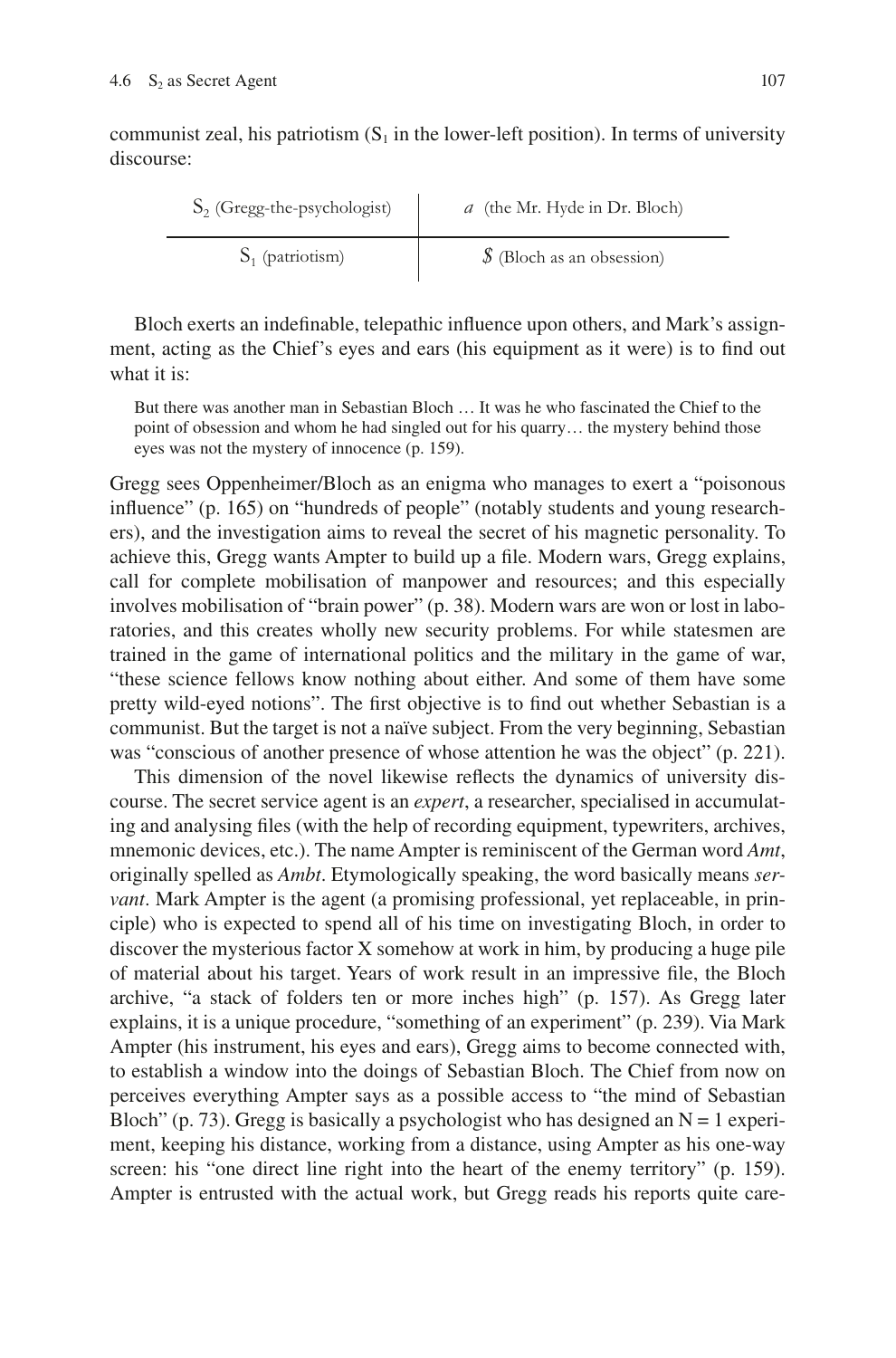fully, looking for key symptoms, in order to develop a psychological assessment, leading to the conclusion that Bloch is indeed a major security risk, a "very dangerous man" (p. 241).

But it is impossible to tell exactly wherein the danger lies. The Mr. Hyde continues to elude him. While Ampter is beset with serious "misgivings as to the validity of his highly confidential mission" (*\$* in the lower-right position), Gregg becomes increasingly "obsessed" with Bloch. During the first 5 years of the research, Gregg himself never even sees or meets Bloch. And yet in a sense he "knows him more intimately than he had ever known a human being" (p. 268). He comes to the conclusion that "there was in this man, in spite of his almost godlike gifts, something negative, something destructive, something *against nature* … a dangerous force" (p. 268). Gregg becomes a Bloch expert, studying his case for years, but still struggling to explain what the dangerous factor amounts to. On the one hand, Bloch is one of the elect, but at the same time he is a dangerous apostate. Bloch is completely absorbed by his work, but what is "the secret of that compulsion" that drives him (p. 315)? Gregg confesses that, "with all his knowledge of human nature … the mystery still eluded him" (p. 315). Bloch, or rather: this elusive something at work in Bloch, is Gregg's object *a*. When he finally meets Bloch, he is intrigued even more. Bloch looks decidedly "unreal". He reminds him of "a piece of sculpture dug up after many centuries and showing the mark of time" (p. 310), "the reincarnation of some holy man out of a remote century" (p. 315); the Ötzi of the intelligence service.

In order to come to terms with the enigma, Gregg decides to design a "trap", a psychological mouse trap (p. 408), similar to the one designed by Hamlet. He orders one of the scientists who works as a secret agent to tell Ampter that German scientists (allegedly farther advanced than the Americans) had decided not to build their bomb after all, and are now eager to contact Bloch, in order to convince him to do the same, so that the whole genocidal project can be put on hold: a self-imposed international moratorium on nuclear warfare as it were, initiated by scientists who bypass their governments. Ampter is unable to contact Bloch, and therefore reluctantly informs Tanya, who (again: reluctantly) informs Sebastian, who is indeed "tortured" by the story, because he cannot decide whether it is true. He has the uneasy feeling that the story is "a lure", "a trap" (p. 288), and Tanya soon realises that "she shouldn't have mentioned it" (p. 257), for (the Lohengrin-complex again) her wild swan now withdraws even more into his increasingly "forbidding" (p. 259) world of "inaccessible thoughts" (p. 364), where no one can reach him. He is "inexorably carried toward a cold, high region" (p. 232). In fact, this conversation practically ends their marriage (the Lohengrin-motif indeed). Their relationship is disrupted because Tanya cannot refrain from saying something which should have remained unsaid. From a security perspective, spreading such a story means sabotage, an attempt to slow down the progress on the bomb.

In a communist, totalitarian society, the whole state is transformed in a laboratory, and Gregg adheres to this same logic: his war against totalitarianism relies on monitoring and manipulating seemingly innocent individuals, in order to expose them as agents, as security threats, thereby becoming totalitarian itself. His secret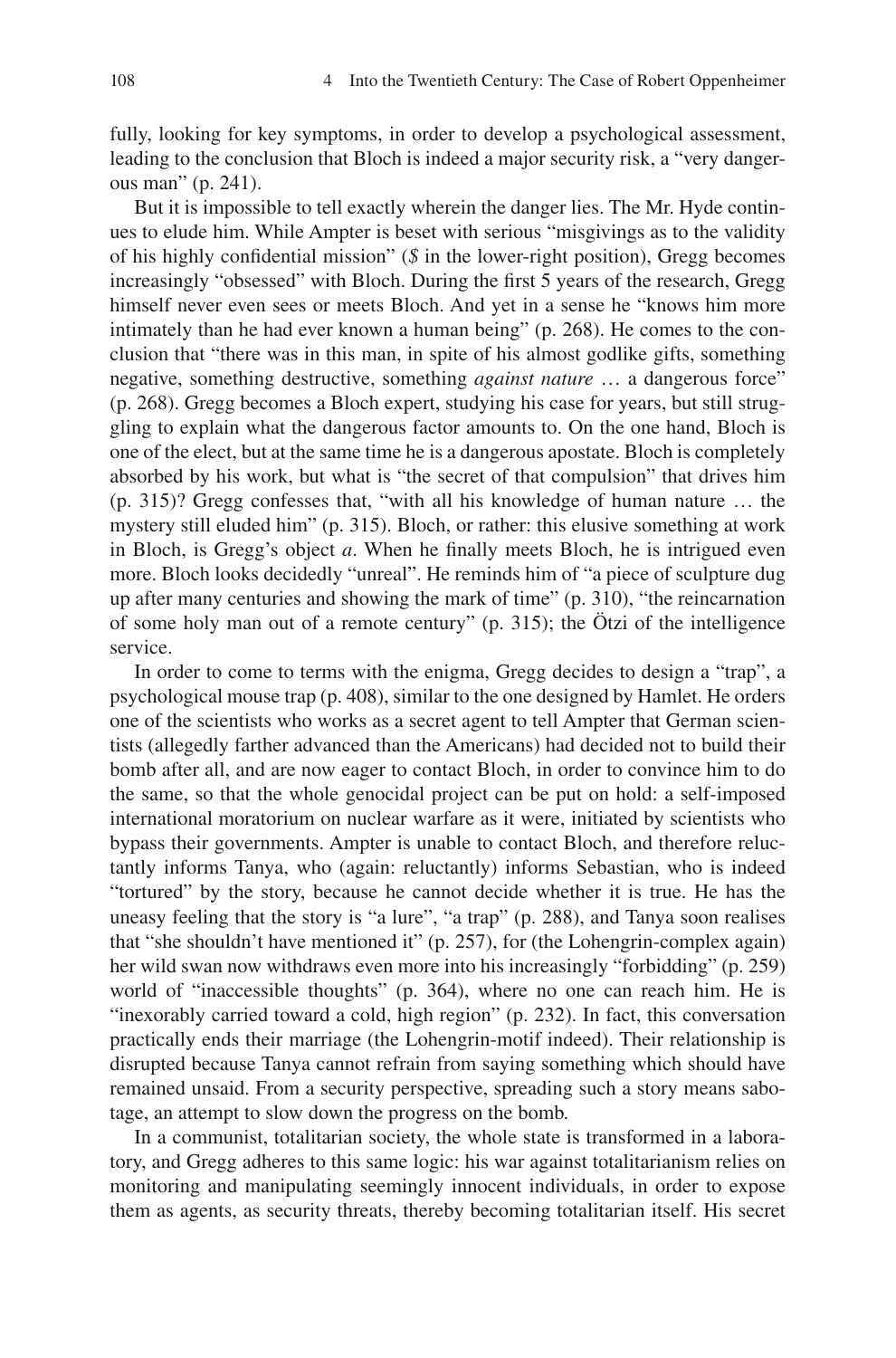service becomes a totalitarian, science-based state within the state, studying, but at the same time mimicking the logic, the functioning of communism. Communism and the secret service increasingly mirror one another. Bloch's role in the novel inevitably changes, as a conceptual physicist is transformed into a research subject, enrolled in a psychological  $N = 1$  experiment.

For Bloch, the hovering, ubiquitous presence of secret agents generates a sense of profound, almost paranoiac "uneasiness" (p. 221). After many rounds of interrogations, which increasingly revolve around the story about the German scientists who allegedly tried to contact him, Bloch finally confesses that he had the story from Ampter; thereby contaminating the latter's record and destroying his prospects for a university career. But somehow, he cannot do otherwise, he feels completely powerless and forced to comply  $(-\varphi)$ . Refusal to give in would mean becoming disconnected from the gadget:

Sebastian knew that he himself had just lost a little piece of something precious and irreplaceable, and that he was about to lose more. And he knew that he was helpless to prevent it (p. 227).

Gregg subsequently exposes Ampter to the tape-recording of Sebastian's voice mentioning Ampter's name; an extremely uncanny experience: "the voice was Sebastian's, but it wasn't Sebastian speaking. There was something inexorable about it" (p. 438). This voice (which once had been Mark's source of inspiration) now became the source that entered the damaging fabrication into Mark's file. The voice he had missed, the voice he loved and longed to hear, is all of a sudden there, but detached from the body as a whole, and transformed into a toxic, damaging voice. In the course of the twentieth century, Lacan (2004; cf. Zwart 2017a) argues, the human gaze and voice, as objects *a*, as objects of desire, had become externalisable and transferrable with help of cameras, voice recorders and similar devices. Although nowadays we have sufficiently familiarised ourselves with such techniques (such externalisation), they were initially experienced as fairly shocking: evoking both fascination and concern. For indeed, what used to be natural and familiar ('*heimlich,*' namely eyes, voice, etc.) became technologically reproducible, became *uncanny*. And although gradually people familiarised themselves with dislocated faces and voices, the confrontation with *this particular recording* reveals once again the estrangement of the original situation when, via Edison-like devices, a disembodied but still recognisable voice became audible for the first time. It is precisely the fact that the voice is disembodied and recorded which makes it so damaging, turning the recording into a *record*, a vital piece of harmful evidence. The recording of the recognisable yet disembodied voice is the object *a* of the Bloch file, the missing link which is now there, so that the file is by now "quite complete" (p. 440). As Gregg explains: "I've been working on the case for eight years. I'm tempted to say that I know more about Sebastian Bloch than I do about myself (p. 440). Gregg is referred to as "a cool precision instrument of a mind" (p. 440) able to "dissect" the mind of Bloch, via constant surveillance, in combination with traps.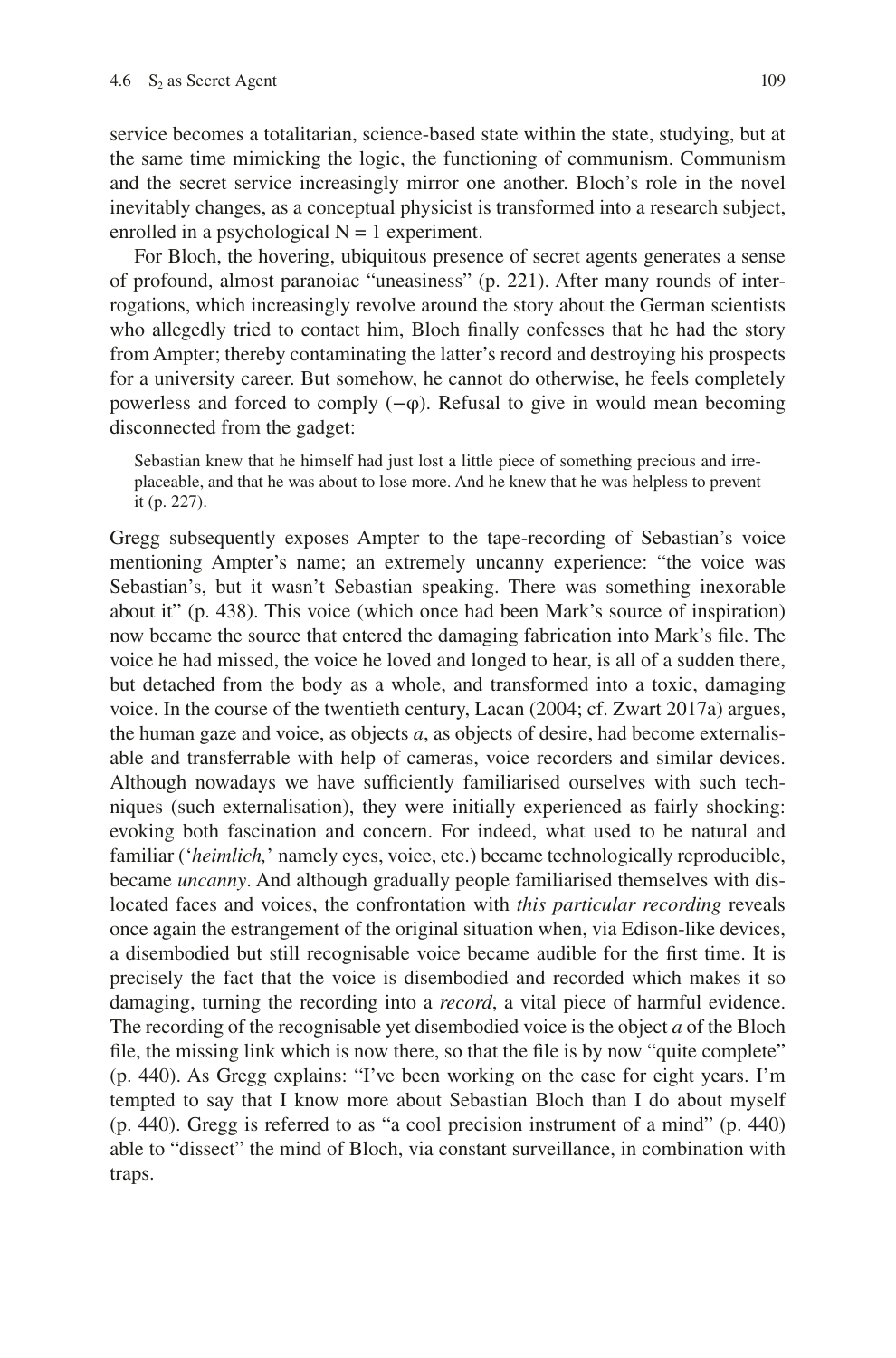But to really discern the Mr. Hyde in Dr. Bloch, Gregg has to make a decisive turn, opting for a different type of discourse, based on the Freudian credo that, in order to understand a certain case history, we have to know and record *everything*, however trivial, embarrassing, etc. it may seem. As Freud himself phrased it: "We instruct the patient to … report to us whatever internal observations he is able to make [taking care not to] exclude any of them, whether on the ground that it is too *disagreeable* or too *indiscreet* to say, or that it is too *unimportant* or *irrelevant*" (1917/1940, p. 297; cf. 1926/1948, p. 214). Seemingly trivial details (the bagatelle) may prove to be highly significant. Unconscious motives are revealed by failures and embarrassments, rather than by achievements. But this same rule now guides the work of Gregg, aimed to bring to the fore the hidden hysteric (*\$*) in the allegedly impassive researcher  $(S_2)$ , forcing Bloch and Ampter to confess not only what they know but also what they do not know themselves about themselves. Gregg's method probes divided subjects (potential apostates) to take the floor and reveal themselves. He opts for a kind of talking cure: inviting Bloch and Ampter to give themselves away merely by speaking, by asking seemingly innocent questions. In the case of Bloch, such interrogations give rise to tics, fatigue, spinal ailment, incessant smoking, fabrication, and other symptoms of imbalance: because Gregg the psychologist manages to confront him with his object of desire, his fatal flaw. But before diving more fully into the discourse of the analyst (into which university discourse is inevitably sliding at this point, taking a quarter turn to the left) I will first of all explore the role of the discourse of the hysteric in Chevalier's novel.

#### **4.7 The Discourse of the Hysteric**

Although the novel first and foremost revolves around the intricacies of university discourse, as we have seen, the discourse of the hysteric (in the Lacanian sense of the term) occasionally flares up as well, both on the individual and on the collective level, for instance when qualms of consciousness can no longer be contained or repressed. In the latter case, the hysteric's discourse gives rise to a boisterous attitude, challenging the authorities, criticising those in power:  $\hat{s} \leftrightarrow S_1$  on the upper level. In the full version:

$$
\begin{array}{c|c}\n\mathcal{S} & S_1 \\
\hline\na & S_2\n\end{array}
$$

It is a basic objective of university discourse to convert untrained individuals into impassive, reliable experts  $(S_2)$ , a process referred to by Bachelard (1947) as the *formation* of the scientific mind. A similar objective is at work in Marxism (dialectical materialism), aiming to transform anarchistic, hysterical and utopian forms of protests ("childhood diseases" of the leftist movement, as Lenin once phrased it)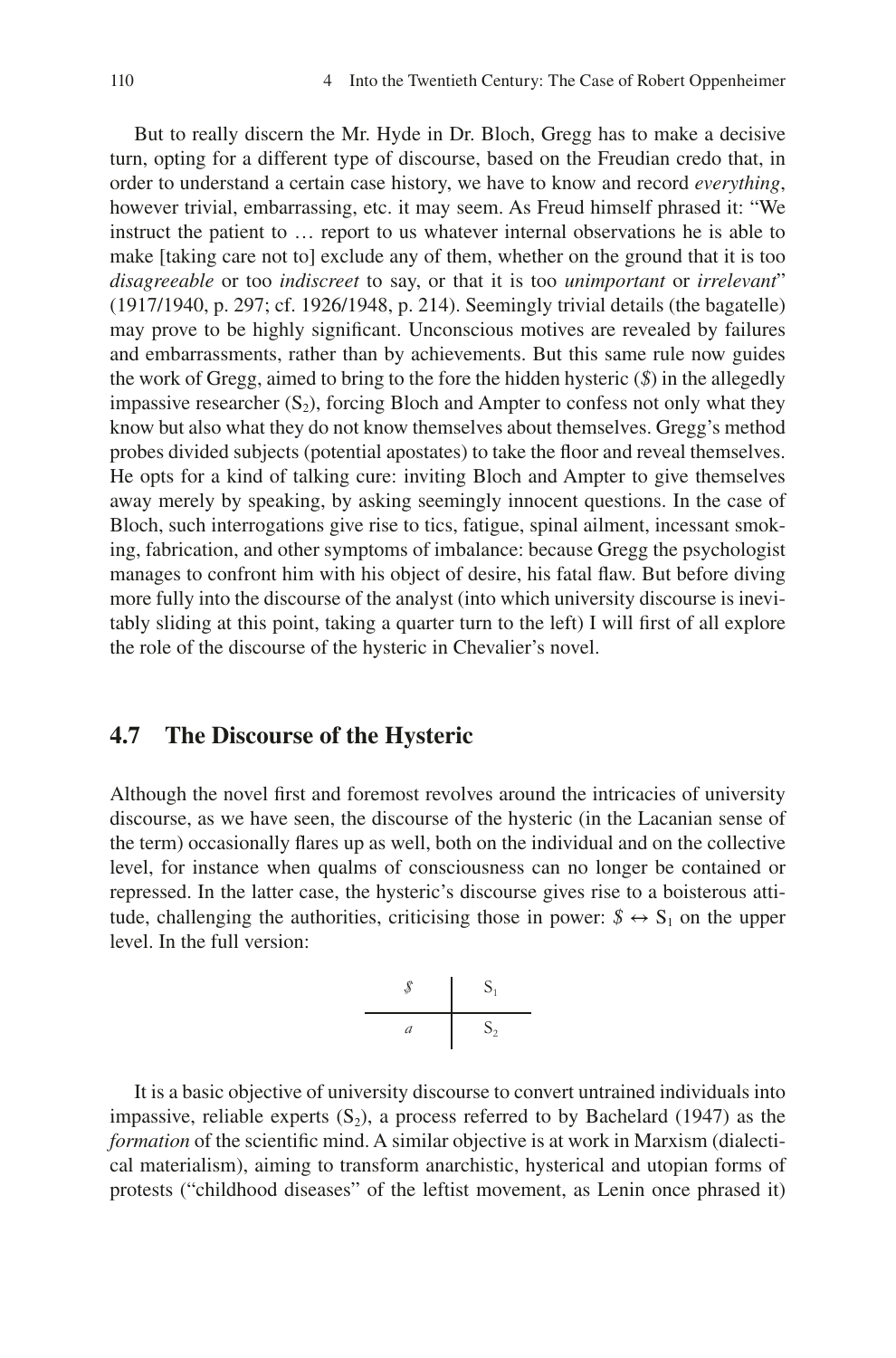into objective science, i.e. to transform the discourse of the hysteric into a wellorganised and science-based *university discourse*, represented by the impassive communist apparatchik as agent  $(S_2)$ . From a Marxist perspective, the intended sovietisation of the United States is meant to be a thoroughly scientific endeavour.

Nonetheless, as we have seen, university discourse produces instances of discontent and deception (*\$*), for instance when the bomb was used not as a weapon against Nazi Germany (as many scientists, especially refugees from Central Europe, had hoped), but rather as an instrument of power to secure the global monopoly position of the United States. Scientists were expropriated, as the bomb was suddenly out of their hands and out of their control. As a consequence, forms of protests against nuclear warfare policies (against the bomb) began to emerge amongst scientists, and discontent took the floor. In the novel, they also express their disappointment in the father of the bomb, former mentor Bloch, now spending most of his time in meetings with politicians, generals and representatives of "the highest circles of industry, business tycoons, presidents of investment trusts, owners of newspapers and press syndicates, men who control finance, media and transportation networks, in short: the very people whom, as a Marxist, he had regarded as the enemy; for they are all attracted by the Monster" (p. 283), paying tribute to the Monster and its maker in a "fetishist way" (p. 285). In order to stay connected with the gadget, with the *fetish* he produced, Bloch has to follow it into this bourgeois world, even if it means detaching himself from his former environment. In retrospect, Sebastian now regrets his former engagements and sadly admits that his communist sympathies had been a mistake, that the Communist Party had "remained alien and unassimilated", speaking a "strange language" (p. 234). He also drifts out of his marriage. It is via the newspapers that Tanya finds out that her husband has "suddenly become worldfamous" (p. 359) as the "man of the hour" (p. 368). For former students he is not only unapproachable, but also unfathomable, a mystery more than ever, moving in the "most exalted spheres", having a voice in the "highest councils of the nation" (p. 413), but consistently failing to speak out; or to take a stand against what is happening: the expropriation of (the know-how to produce) the bomb by politicians, big industry and the military. The demise of their former mentor is considered a symptom of the times. As one of his former students phrases it during a protest meeting: "There's something wrong with our civilisation" (p. 385); a perfect articulation of the experience of discontent.

Mark Ampter is one of these protesters, but tries to professionalise and institutionalise the discontent. To avoid the discourse of the hysteric ( $\mathcal{S} \rightarrow S_2$ ) he becomes hyper-active, travels to Washington as executive secretary of an association of leftwing scientists concerned about the future of the Bolt. The Bolt has "corrupted" and "poisoned" science (p. 412), and this must be undone. Science must regain its innocence. He writes and publishes manifestos, bulletins, leaflets, press releases and letters with the help of duplicating machines, dictating machines and telephones, and even gives "bolt physics courses" to government officials. From all over the country scientists, including the most eminent, drop by to offer their help, but "never Sebastian" (p. 413). All the while, the scientific community is eagerly awaiting the publication of a plan drafted by a powerful commission of which Sebastian is the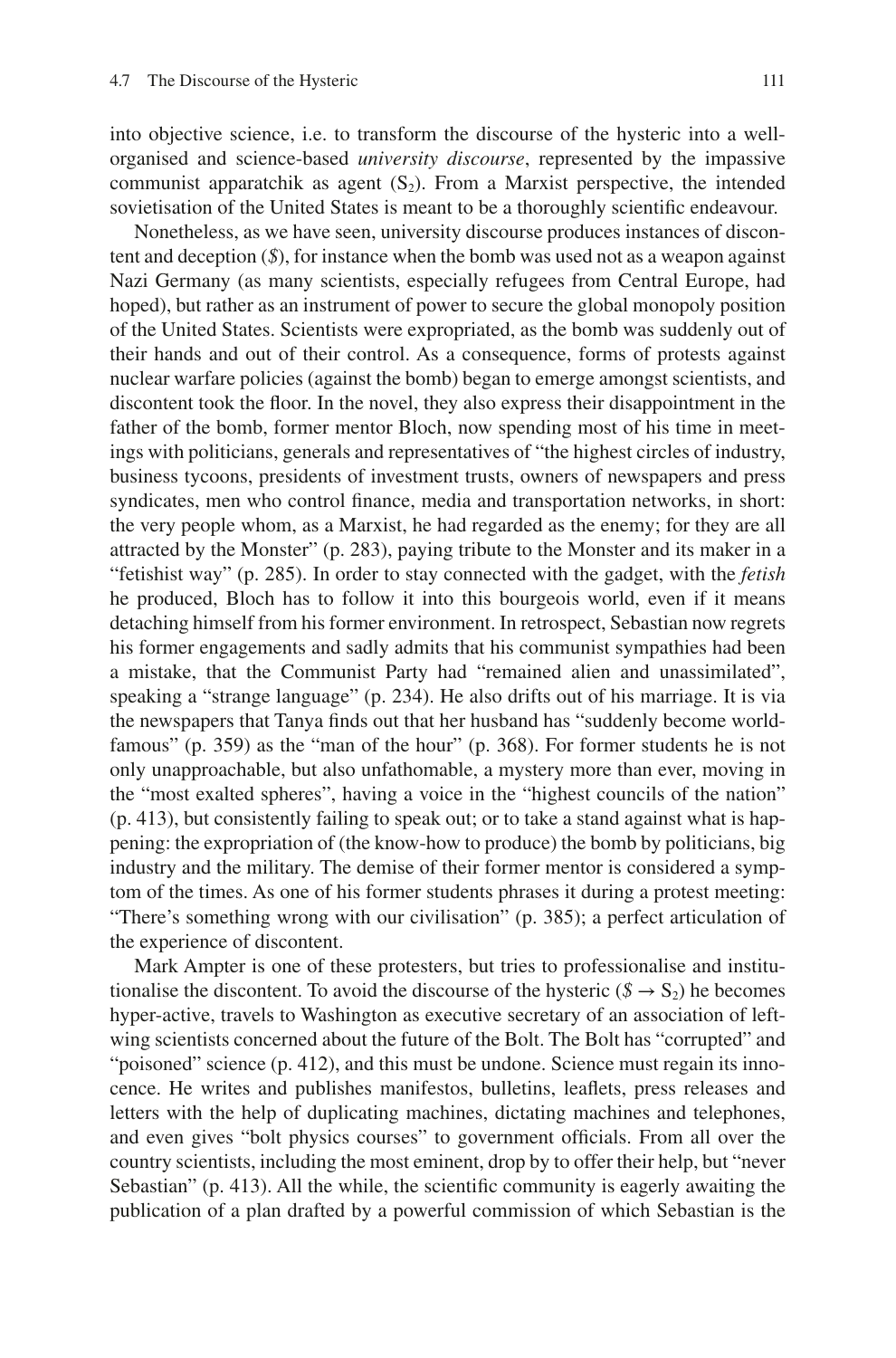most articulate and prominent member. When the document finally appears, in tens of thousands of copies, the mystery seems solved. A moratorium on nuclear warfare is proposed, and the gadget is projected as a potential servant of humankind, a device that may prevent all future wars. But left-wing scientists are suspicious readers and before long they recognise the "trap" (p. 422). The offer of a moratorium is a smart plan bereaving the Russians of their opportunity to develop a gadget of their own (−φ), a "disguised hostile act" (p. 424), a political calculation. In short: "Now we know where Sebastian stands" (p. 425).

But Mark Ampter finds it impossible to accept this outcome. In order to escape from this deadlock, he opts for a different strategy: the discourse of the analyst. Instead of criticising those in power, he sets out to seek the truth, shifting the object *a* into the position of the agent (upper-left position). He finally wants to come to terms with the situation by exposing himself to a painful truth. He decides to visit his former Chief Gregg, who has been promoted to the position of highest secret service official, and meets him in the heart of darkness in his empty office, deprived of all personal paraphernalia, reflecting Gregg's "almost pathological reluctance to reveal himself" (p. 435), in accordance with the imperative  $\hat{s} \rightarrow S_2$  (the desire to become a thoroughly impassive functionary). Gregg, the observer, does not want to be observed himself, let alone give himself away.

To dig up the truth they descend into the basement, the secret service's "laboratory" (p. 437), replete with instruments and machinery, containing an immense collection of tapes: derogatory information about thousands of individuals. Here, the tape is stored with Sebastian's voice on it, so that Mark is finally exposed to the uncanny truth. The source of the derogatory information, thwarting his career, but also the cause of his physical impairment as a soldier (the loss of a significant part of his intestines, the loss of his masculinity and strength: -φ), was Sebastian himself: the very person about whom Mark had produced a large pile of derogatory information himself. Mark had tried to transform himself into a secret service apostate, had converted to communism and had joined the army. Because of his tainted record, however, he was deployed in extremely dangerous positions, ending up severely wounded, physically marked for life. He had hoped that Sebastian's gadget would have ended the war, and this idea (that Sebastian was working on the gadget) had been his "talisman" (p. 320): the very thing (a distant thing, still inexistent, a phantasmagoria perhaps) that kept him alive. Suddenly, he had an experience of doubt, and the idea that "the gadget would not be forthcoming after all produced in him a creepy feeling of panic" (p. 320). And precisely at that point he enters the shallow cave where "a big part of his guts" are shot away. He survives, becomes a medical miracle, an "exhibit", a "guinea pig" (p. 367), but like Sebastian he suffers a profound physical change. The damaging information, and the loss of his talisman, more or less dismantles him. Notably, he loses his strength. His pre-war suits are much too big for him (p. 383) and he is no longer able to lift heavy weights (p. 385). Unable to listen to the tape recording of how Sebastian's disembodied, uncanny voice is giving the names of former colleagues, students and friend, Mark tries to get away, but Gregg seizes his arm with "a powerful, cruel grasp" (p. 438). Mark "tries to wrench his arm free" but Gregg holds it "in an iron grip", confronting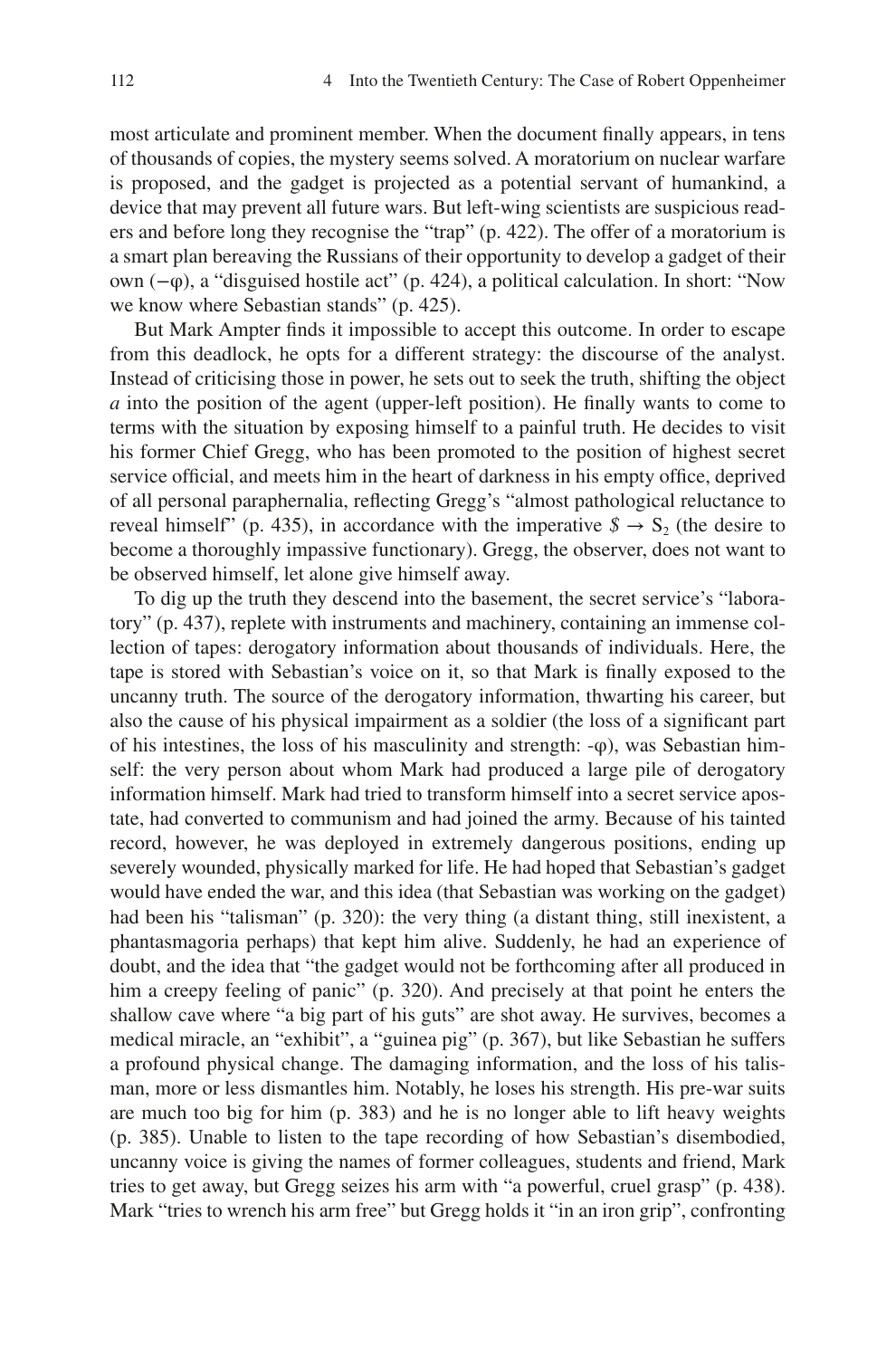him with his post-traumatic fragility, so that he is forced to listen to how Sebastian's voice, in response to Gregg's urgent question ("I want to give you the name of that intermediary"), finally replies that it was "Mark Ampter" (p. 439).

In this scene, we enter a different type of discourse, a different kind of interaction: the discourse of the analyst. Mark, the former professional  $(S_2)$  who tries to *rehabilitate* himself, is exposed to the object of desire which sets everything in motion (*a*), his conversion to communism as well as his impairment on a Pacific island: Sebastian's disembodied voice, confronting him with an unsettling revelation, something which seems impossible to grasp or work through: the secret service "laboratory" as a traumatic couch.

#### **4.8 The Discourse of the Analyst**

The novel is a discursive clinic, enabling a diagnostics of modes of discourse. To bring these discourses and their contradictions to the fore, the novel is a stage, a *Bühne*, where various types of discourse can be fleshed out and mutually exposed to one another. To achieve this, the novel adopts a psychoanalytical perspective. Quantum physics gives way to psychoanalysis and self-analysis[.11](#page-28-0)



The true protagonist or agent of the novel (spurring the others into action, while frustrating their plans and ambitions) is the object *a*, the gadget, the thing which inevitably draws the other characters into various courses of action, and hundreds of scientist into the Valhalla kolkhoz, where they become subjected to compartmentalisation, isolated from the outside world, accepting a "voluntary censorship on atomic information" (p. 119), keeping information "out if circulation", in accordance with "the security principle of compartmentalisation" (p. 208) which enforces "a strict observation of the rules of secrecy and compartmentalisation" (p. 272). The gadget deflects the life-course of all those who come within its orbit. Like a fetish, it draws scientists, politicians and industrialist towards it.

The Bolt has an enormous impact notably on Sebastian himself (allegedly the "father" of the Bolt). As soon as he becomes involved with it, Bloch's character undergoes "a profound change" (p. 381). He makes "a complete about-face", "disavows all his former beliefs" and even turns "informer", as we have seen. He not only tells on former comrades, but even invents "highly compromising stories" (p. 381) regarding Mark. Indeed, "the Monster haunts him" (p. 183). The Bolt

<span id="page-28-0"></span> $11$  "Those of us who seem to the world at large to be the most disinterested  $-1$  mean scientists ... are actually concerned with … man's relation to himself" (p. 30/31).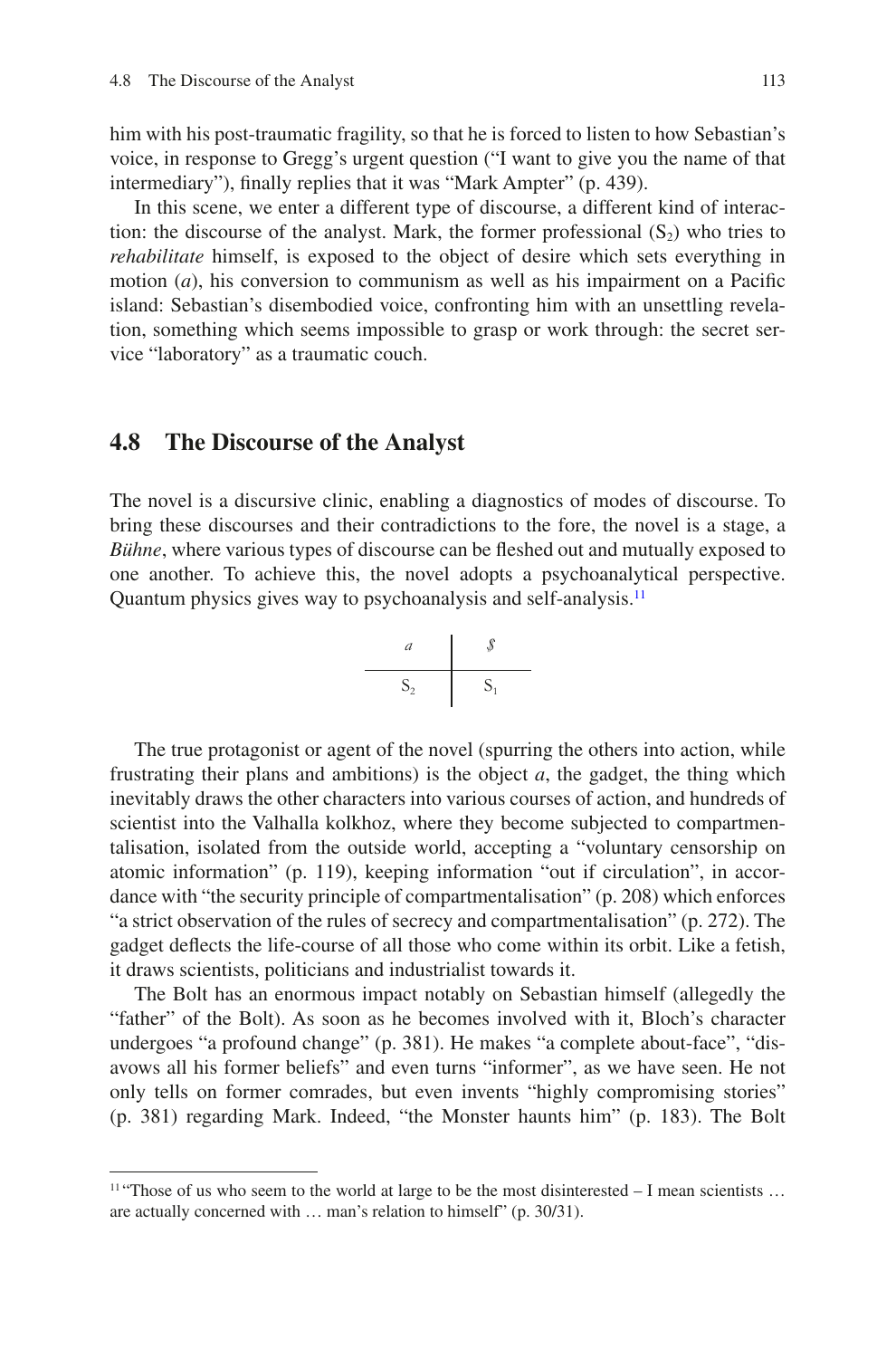proves a poisonous entity, affecting his integrity, addressing and challenging everybody (the object *a* now in the upper-left position as agent), scientists first of all, but also generals, administrators and businessmen. Those who come too close, who fail to keep their distance, are put out of balance, become *derailed* (*\$* in the upper-right position). This notably applies to Bloch. A devoted, pure scientist becomes a security risk, a fabricator.

But the change even goes much deeper than that. It speaks through his body, a suffering body, a "bony frame", a "wretched thing" (p. 347), an "island of pain" (p. 229). He becomes increasingly conscious of the "fragility" of "this flimsy, faulty organism that he carried about with him" (p. 377), of his "precariousness" (p. 377). Notably, he suffers from a chronic spinal ailment. His back aches "excruciatingly" (p. 224): he is tormented by "an excruciating strain on his back" (p. 228), especially when he is interviewed by secret service agents, which frames him as an American Prometheus. The pain in his spine becomes "unremitting" (p. 321). Towards the end of the novel he looks frightfully emaciated and frail (p. 310, p. 343). He does not want Tanya to see him naked because he has grown so thin (p. 347). He has become "a shadow of his former self … The brain was still there …. But of the rest: what remained?" (p. 323). Indeed, his body has become a body "without organs" (Deleuze and Guattari 1972). His head is described as "a little knot of hardness … prolonged by an awkward spine, to which an odd assortment of organs and parts was attached", not as functional integrated parts, but "each of them a point of attack for discomforts" (p. 135). He seems a kenotic subject, "emptied of all his substance" (p. 296), smoking cigarette after cigarette (three packs a day), a fragile envelop of vessels and arteries (p. 230). As if his body is taking revenge for his desire to strip his life of everything but the essential, sacrificing everything to his relationship with the gadget, thus falling victim to the matheme of desire  $(\oint \phi a)$ . Sebastian becomes an emptied, kenotic subject.<sup>[12](#page-29-0)</sup>

Due to his attachment to the gadget he becomes an unapproachable "total stranger", to Tanya (p. 362), but to his former colleagues and students as well. Because of his unconditional devotion to the Bolt, Sebastian resolves "to forgo all sexual indulgence", to "harden himself against her" (Tanya), as an act of "renunciation" (p. 334), exemplifying Freud's concept of *Versagung*. He and Tanya hardly ever sleep together, but when at a certain point they do, she notices his dramatic metamorphosis, his transfiguration, becoming aware of him as "a shivering presence in the bed … an icy chest, an icy shoulder" (p. 306). Indeed, "the contact with hard bone covered with cold, clammy skin was, for a second, repulsive". But then she experiences some tenderness for "this frail, vulnerable being – a mere skeleton covered with skin and hair… She pressed herself against him, enveloped him with her flesh, the fullness and the firmness of the matter that composed her body, the sheath of muscle and tissue that clothed her bones… He was taller than she, but he now weighed considerably less than she did… He felt so small and frail and insub-

<span id="page-29-0"></span><sup>12</sup>The Biblical term κένωσις refers to a process of Self-emptying or Self-renunciation (Saint Paul, *Letter to the Philippians* 2:7, where it is said that Jesus 'emptied himself' (of His previous, divine Self; Cf. Zwart 2016a).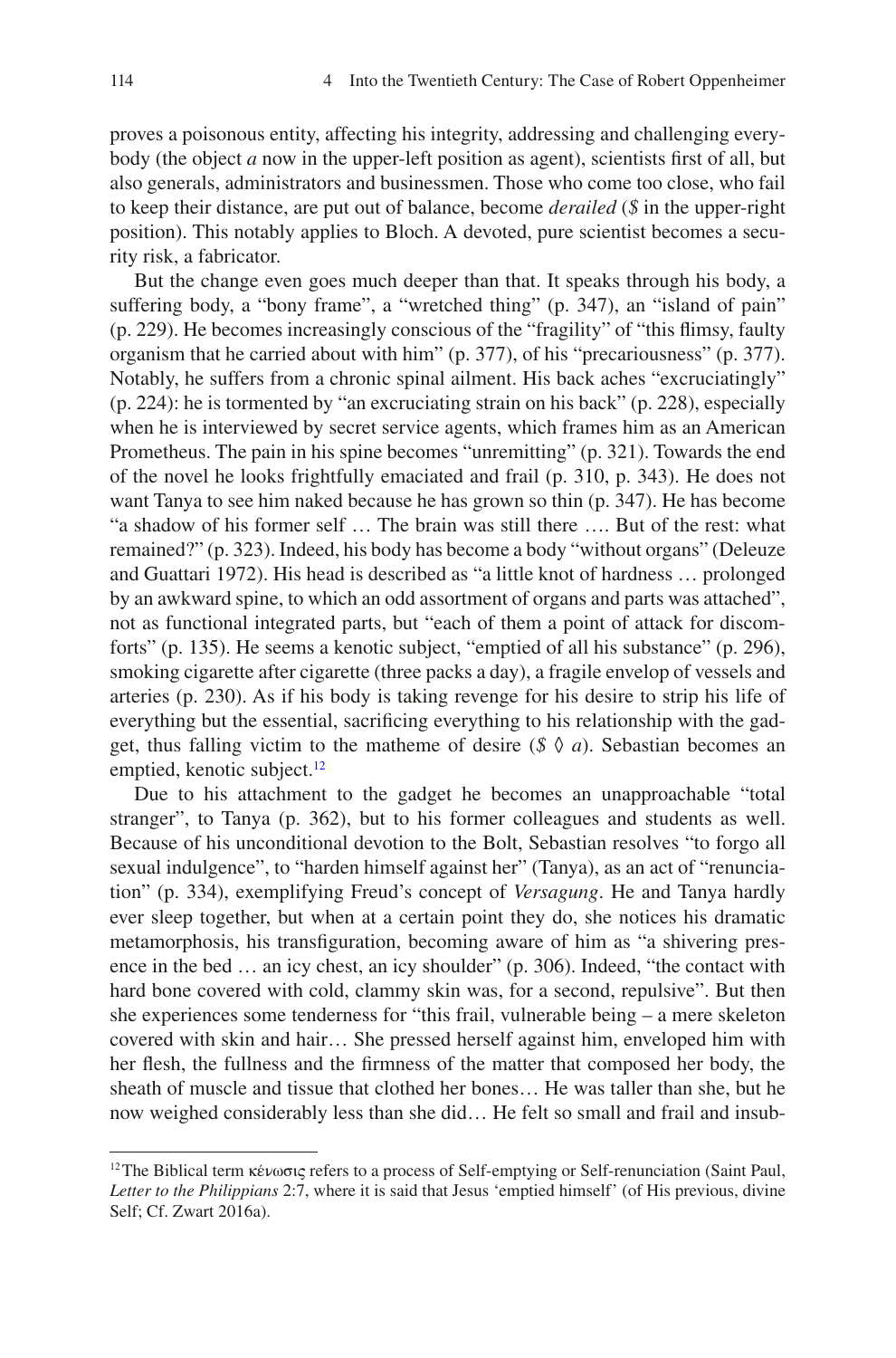stantial, it was almost like clasping a naked undernourished little waif (p. 306/307). In short, she experiences his "too-light, clammy, bony weight" (p. 307) as decidedly uncanny.

Sebastian makes the Bolt, it is *his* Monster, but the gadget drastically remakes him too. It seems as if Sebastian's face is "marked by some searing vision, by some soul-shaking revelation" (p. 400). Chevalier's description of Sebastian's face, marked by his encounter with the Bolt, is remarkably reminiscent of Jung's description of the impact of the Trinity Vision on the body, personality and face of Brother Nicolas of Flüe, after being confronted with a revealing vision that dramatically changed his life, but ruined health (Jung 1953, p. 78). The confrontation with this inexplicable, overwhelming something unleashes a process of kenosis and metanoia.

Towards the end of the novel, Sebastian's state of chronic "exhaustion" (p. 346), due to his interactions with the Thing, results in a physical and mental breakdown, a kind of "stupor". As Tanya phrases it, Sebastian had been "wearing himself out" (p. 250), had "burned himself out" (p. 428). Finally, there is an experience of revelation. Sebastian finally discerns a pattern, a higher plan in everything, a fatality that carries not only his "aching" body, but the whole world, as on a current. He feels dreadfully alone and yet he seems to embody all mankind. As if he had acted as the instrument of an "inexorable necessity" (p. 446), of a "fatality that was carrying him" (p. 446), and this new insight illuminates everything for him. He will vanish as a person, but his spirit will "hover over men", helping them "to illuminate the formulation of a theorem" for instance (p. 447). "Wherever men are gathered, in meditation, in council … he would be the faith, the inspiration … he would be nothing and all (p. 447)". In Jungian terms, he experiences a psychic "inflation", identifying himself with the archetypal spirit. Shortly after this vision, Tanya decides to leave him, claiming that he has become "inhuman" (p. 449).

What precisely happened to Sebastian Bloch, psychoanalytically speaking? He represented the Lohengrin-complex, but he also incorporates the Icarus-complex: a stellar career, a science celebrity, ready to take enormous risks, eager to reach unprecedented heights, but then he "flies too high" (p. 123) so that he is destined for a dramatic fall. This concurs with the basic message of the sizable mural (on wooden panels, almost hundred square meters in size) painted by Pablo Picasso in 1957– 1958 for the UNESCO headquarters in Paris, which came to be known as *The Fall of Icarus*. [13](#page-30-0) There is a stark contrast between the fleshy, bathing, living, healthy bystanders and Icarus himself: a minimal human being, stripped down to his bare essentials, so that only a skeleton remains, as if his body has been exposed to radiation and transformed into an X-ray picture, about to drown. Bystanders witness how Icarus is about to disappear from view. Picasso himself persistently refused to comment on the meaning of his artwork, but many connected it with the nuclear bombs which put an end to World War II, as UNESCO was established in response to the

<span id="page-30-0"></span><sup>&</sup>lt;sup>13</sup> Picasso himself referred to it as "Humanity turning its gaze towards the happy future" (Cabanne 1977, p. 487). Georges Salles, honorary director of French Museums, dubbed the artwork *The Fall of Icarus* in his inaugural speech (Di Lauro 2004).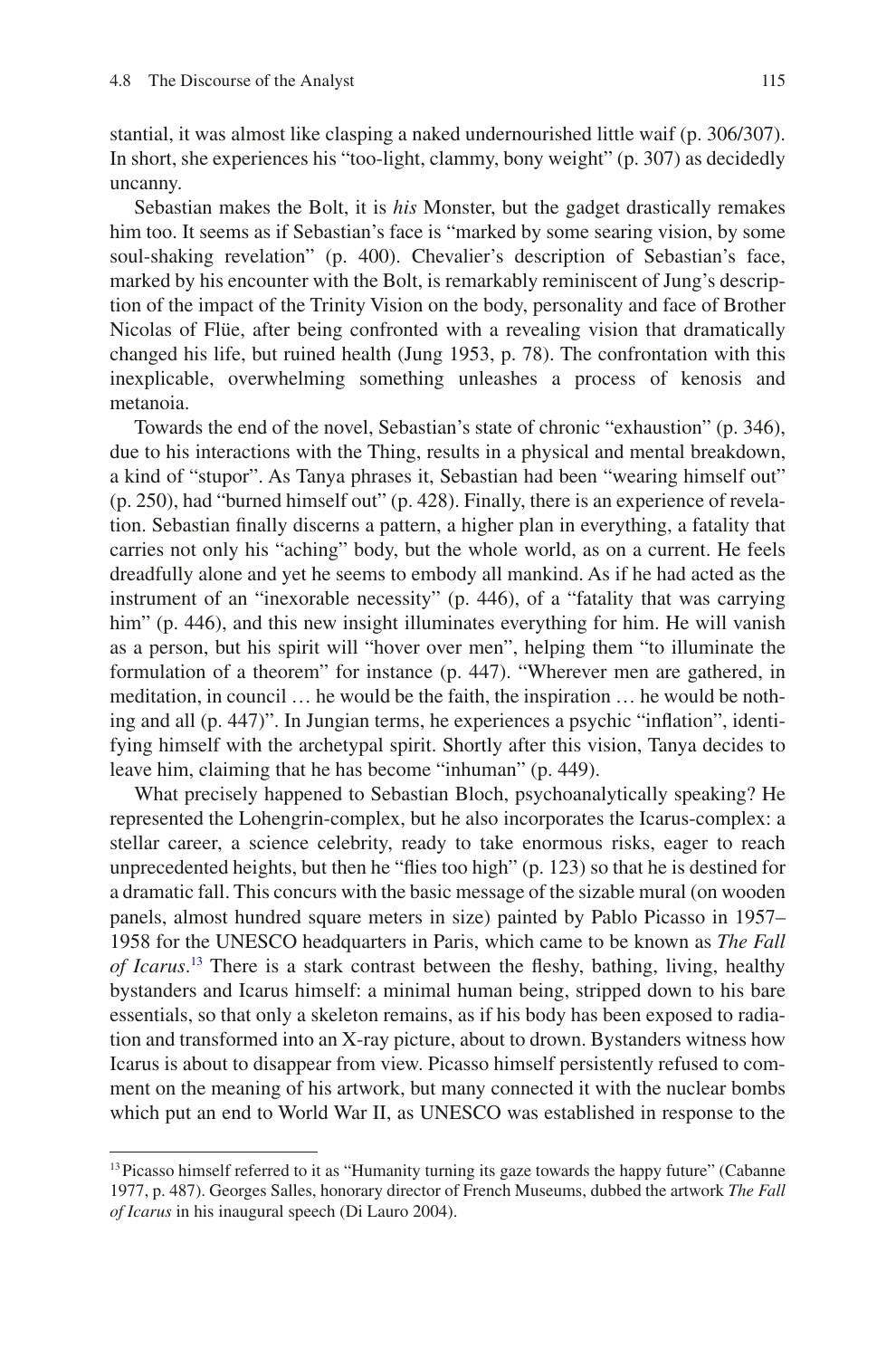prospect of global nuclear devastation[.14](#page-31-0) The *Fall of Icarus* is the portrayal of a human being whose flesh is obliterated (by uranium-235?) so that his bare essentials are exposed.



Towards the end of the novel, during the catharsis or denouement stage, Gregg points out that the case of Sebastian Bloch reminds him of Greek tragedies. The secret service director confesses that he is actually a fairly erudite man. Notably he is reminded of the "play about Oedipus" (p. 442). And for him this similarity raises the question what (in the case of Bloch) the "twist", the "weakness" (άμαρτία) is, as Aristotle (1982) phrased it. According to Gregg, it is his overestimation of intelligence: "One man's intelligence. There's something else that's much more important. But he doesn't know it" (p. 442). In other words, psychoanalytically speaking, for all his intelligence as a scientific agent  $(S_2$  in the upper-left position), Bloch failed to acknowledge the unconscious motives that inexorably drew him towards the Thing. A drastic change of perspective, a self-analysis is required (in accordance with the discourse of the analyst) to become aware of the agency of the gadget, of the *impact of the gadget*, not only on society at large, but first and foremost on the scientific subject, on Bloch's own existence, luring him into a liaison the structure of which is captured by the matheme of desire  $(\oint \phi) a$ .

In order to realise his goal, Sebastian stops being a scientist and becomes a manager, a politician, and eventually he becomes a visionary, a sage  $(S_2 \rightarrow S_1)$  who envisions the pattern, the whole, as in the Lacanian quadruped reflecting the discourse of the analyst. The position of the scientist is suspended  $(S_2$  pushed back into the lower-left position). His involvement with the gadget requires a rupture with his scientific past, a conversion. The interaction with and exposure to the gadget changes

<span id="page-31-0"></span><sup>&</sup>lt;sup>14</sup> Another explanation is that Picasso, while working on the mural, noticed the Russian Sputnik orbiting overhead (at Nice Airport), an experience which filled him with excitement (Di Lauro 2004).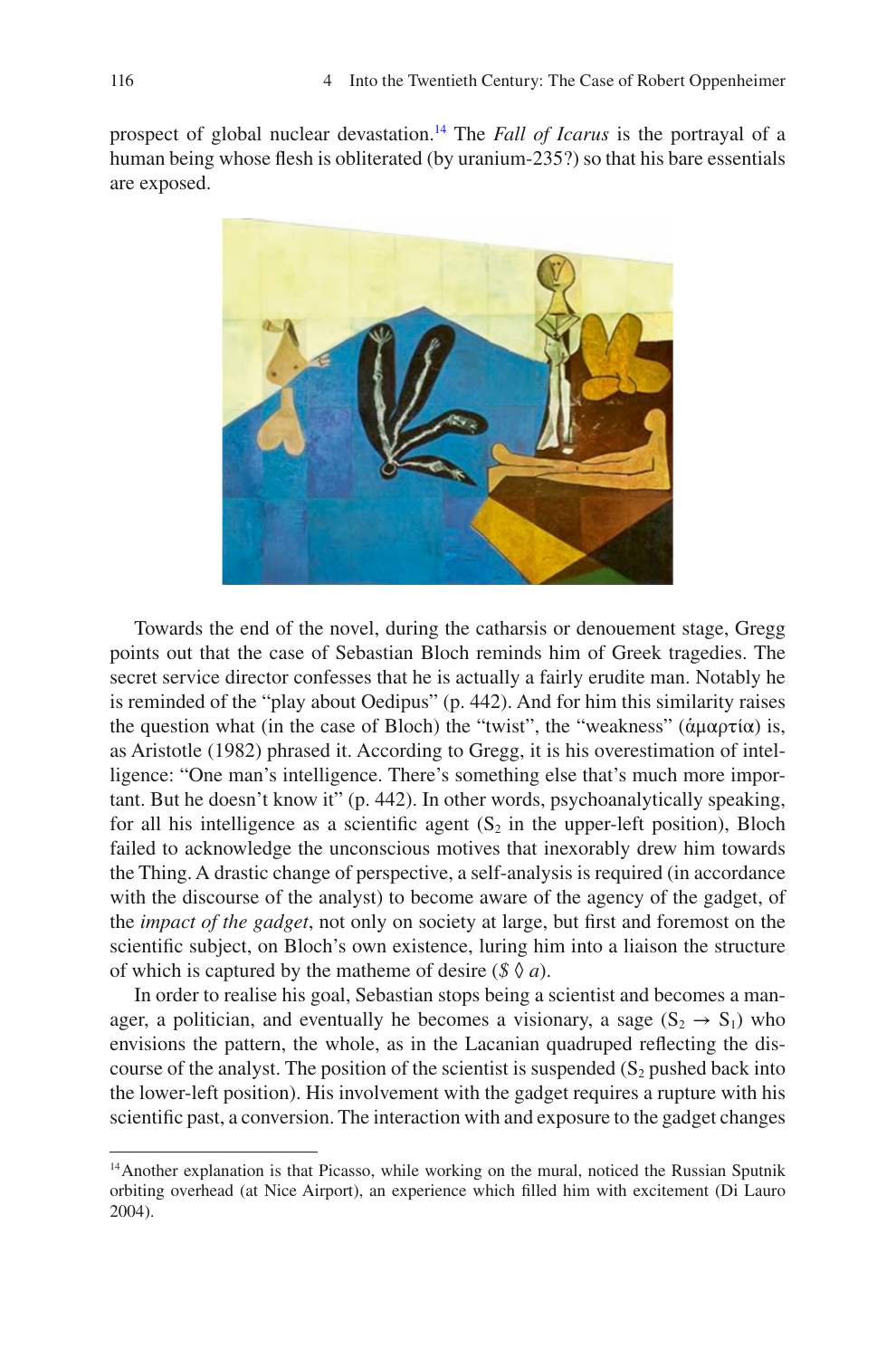him dramatically (*\$* in the upper-right position). "There were two men in Sebastian Bloch", but only one of them was the scientist (p. 158). The confrontation with the gadget reveals (and intensifies) this split, this *Spaltung*. First of all, it results in various kinds of symptoms, turning Sebastian into a chain-smoking anorectic with an uncanny stare (*\$* in the upper-right position), someone who is willing to betray his past, up to the point of producing damaging fabrications, only to secure (temporarily at least) his continued interactions with the Bolt. For although the Bolt poisons science; Bloch "needed the Monster" to survive (p. 377). But eventually, he identifies himself with the position of the sage who sees the pattern, sees farther and clearer than others, a kind of invisible, intangible guiding Spirit  $(S_1$  in the lowerright position), someone who finally manages to become "completely detached" (p. 414). While attending countless conferences, and reading and co-authoring endless documents, he is "no longer present". His mind functions swiftly and accurately, but he himself is absent, in another realm, his own realm, which claims him more and more, hoping to achieve a metamorphosis, a transcendence of "fleshy reality" (p. 415).

# **4.9 Aftermath: Science and Art**

Chevalier's novel is not the final word on the case history of Oppenheimer. In his opera *Dr.* Atomic, composer John Adams creates a quantum physics soundscape (with its stochastic, aleatory, random music) to reveal how Oppenheimer, exposed to the blinking gadget, falls victim to the matheme of desire. Robert Wilson, a close collaborator of Oppenheimer on the Manhattan Project, later became the first director of Fermilab (near Chicago), the second largest scientific contrivance in the world (next to CERN). In this capacity, he was actively involved in the architectural design of the research facility. He wanted the Fermilab to look like a cathedral, not only because the size of the nucleus compares to the atom like a fly inside a cathedral, but notably because, for Wilson, scientific facilities such as particle colliders are the cathedrals of the present. Science, he argues, has no practical purpose (Hilts 1982). It manufactures nothing, makes no profit. Its function is primarily spiritual. It is purely concerned with the ultimate nature of matter. There are no practical applications, no more than for literature, theatre, poetry, or painting. Scientific understanding has its inherent cultural value. It has great beauty. Once, asked whether his expensive accelerator would in any way further the country's security, he decidedly denied it. It has nothing to do with defending our country, he argued, except for making it worth defending. Psychoanalytically speaking, the particle collider, exemplifying the return of purified, cleansed science, is Wilson's effort at reparation (*Wiedergutmachung*).